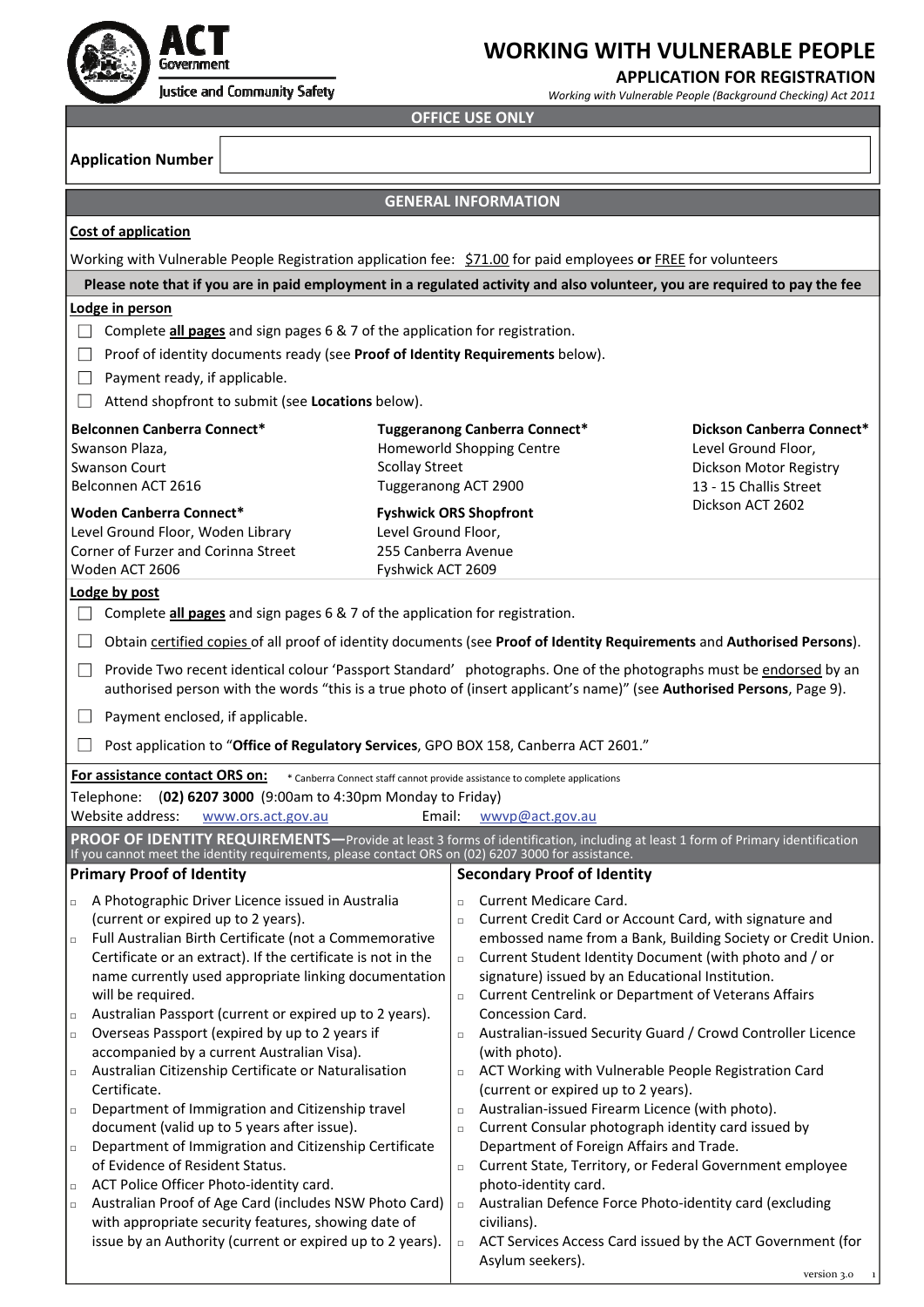

### **APPLICATION FOR REGISTRATION**

*Working with Vulnerable People (Background Checking) Act 2011*



Justice and Community Safety

#### **PURPOSE OF APPLICATION**

This form is used to apply for registration under the *Working with Vulnerable People (Background Checking) Act 2011* (the Act). Unless statutory obligations allow otherwise, the information provided on this form will not be used without the applicant's prior consent for any purpose other than as authorised in the Act.

Where there is an acceptable level of risk in a person's background, i.e. no relevant criminal history, non‐conviction information, or other information that indicate an unacceptable risk to vulnerable people, the applicant will be issued with a general registration for a period of no more than three years.

The applicant can provide any documentation they believe will support their application. In some situations, the applicant may also be asked by ORS to provide further information. If the outcome of the risk assessment indicates that conditions are necessary to reduce the risk, or that their risk is unacceptable, the applicant will be informed in writing and given an opportunity to request reconsideration before it is finalised. The applicant may also withdraw their application at any time before a decision is made.

General registration is the default registration. Conditional or role‐based registrations will be assessed on a case‐by‐case basis based on risks indentified during the risk assessment. The Office of Regulatory Services (ORS) (ABN 98 636 852 025) will contact the applicant to progress conditional or role‐based registration should this be required.

#### **TYPES OF REGISTRATION**

Anyone who intends to engage in a regulated activity must be registered in order to undertake the role. There are three types of registration:

- 1. **General Registration** Registered persons may work or volunteer with children and vulnerable adults for the duration of their registration and may move between employers or volunteer positions without being rechecked.
- 2. **Conditional Registration** If the risk assessment process identifies a specific risk in the applicant's background, the Commissioner for Fair Trading (the Commissioner) may issue a restricted registration with conditions to mitigate identified risks (*e.g. The person may only engage in a regulated activity for disadvantaged adults*). Conditional registration is transferrable between employers or positions.
- 3. **Role‐based Registration** A role‐based registration recognises applicants may have a criminal history and/or other experiences in their life that may prevent them from obtaining a general registration. With the support of the applicant's employer (or potential employer) the Commissioner may be able to issue role‐based registration which will allow them to work or volunteer in a specific role where they are engaged in a regulated activity.

#### **NATIONAL POLICE HISTORY CHECK**

A national police history check is a compulsory requirement of the assessment of the applicant's suitability to obtain a registration under the Act.

Applicants should note that the existence of a criminal record does not mean that they will be automatically assessed as being unsuitable, however, sufficient information on the circumstances of the offence is necessary. Each case will be assessed according to the 'Risk Assessment Guidelines' which can be found at [www.legislation.act.gov.au/a/2011](http://www.legislation.act.gov.au/a/2011-44/li.asp)‐44/li.asp.

Information extracted from this form will be forwarded to the CrimTrac Agency (an Agency of the Commonwealth of Australia Government) and other Australian police agencies for the purpose of a criminal history check. By signing this form the applicant is consenting to these agencies accessing their records to obtain and disclose police history information that relates to the applicant to the ORS and, where express consent is given, to the applicable employer/entity named on this form.

Police history information may include outstanding charges, and criminal convictions/findings of guilt recorded against the applicant that may be disclosed according to the laws of the relevant jurisdiction and, in the absence of any laws governing the release of that information, according to the relevant jurisdiction's information release policy.

Spent convictions information may be collected in accordance with the Act. Each State and Territory's spent conviction information can be found at pages 10‐12.

It is also a requirement of the Act that, prior to a decision being made, that if there is any change in the applicants criminal history, the applicant must tell the Commissioner within 10 days.

#### **HUMAN RIGHTS**

Section 40B of the *Human Rights Act 2004* requires public authorities to act compatibly with human rights and to give proper consideration to relevant human rights in decision making. The *Discrimination Act 1991* also imposes obligations on decision makers to avoid unlawful discrimination in areas of public life.

#### **PRIVACY INFORMATION**

The Act authorises the Commissioner to collect the information required in this form. The Commissioner prevents any unreasonable intrusion into a person's privacy in accordance with the *Privacy Act 1988* (C'wlth). The Commissioner may provide identifiable information to law enforcement organisations and authorised organisations that have legal authority to request information under prescribed circumstances. The Privacy Act can be located at: [www.austlii.edu.au](http://www.austlii.edu.au).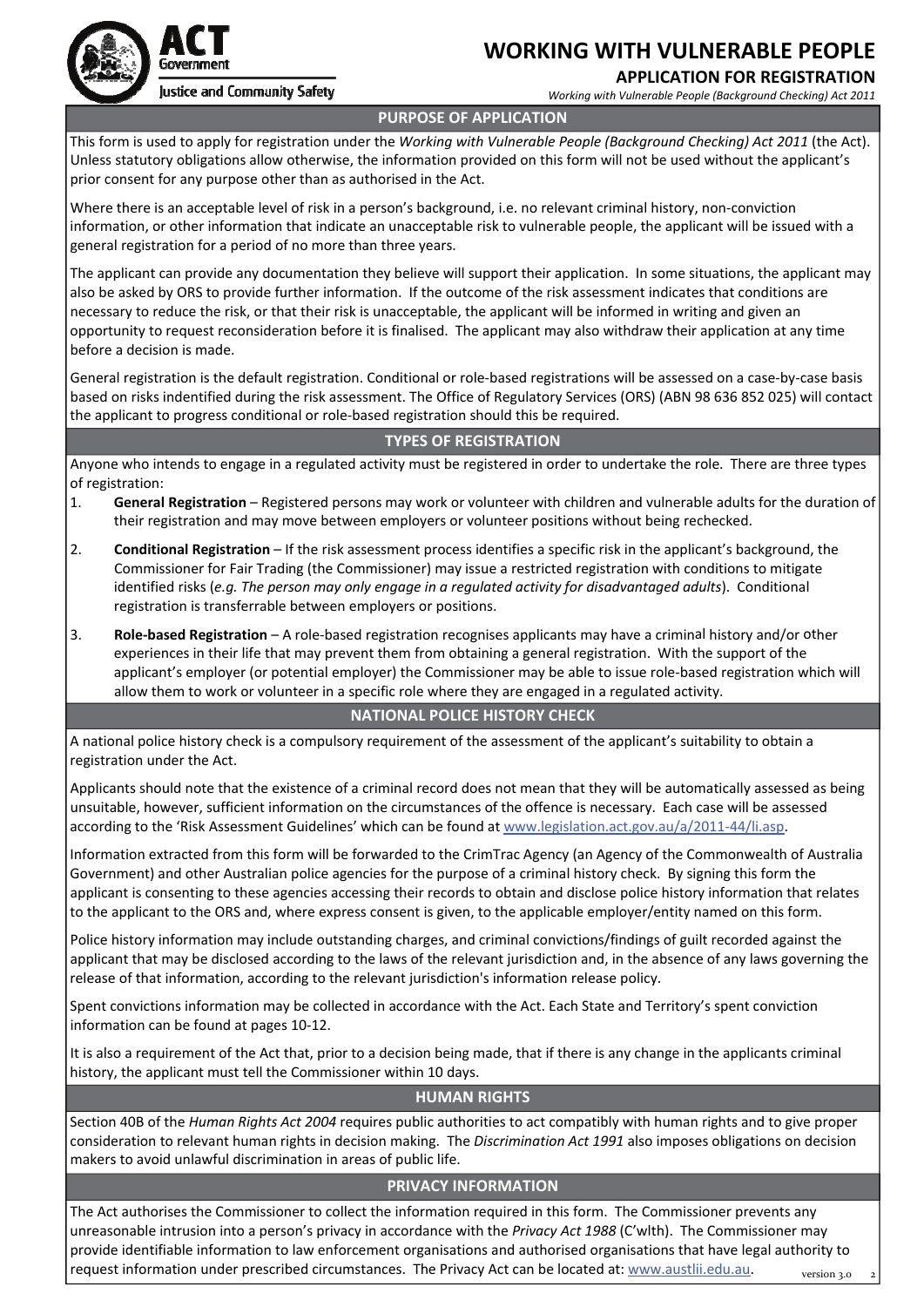

#### **APPLICATION FOR REGISTRATION**

*Working with Vulnerable People (Background Checking) Act 2011*

|                                                                                                                                                                                                                                                                                                                                                       | <b>OFFICE USE ONLY</b>                       |      |  |  |                                    |  |  |  |              |                      |                        |                                                                                                 |  |  |  |                                |                                       |           |                |
|-------------------------------------------------------------------------------------------------------------------------------------------------------------------------------------------------------------------------------------------------------------------------------------------------------------------------------------------------------|----------------------------------------------|------|--|--|------------------------------------|--|--|--|--------------|----------------------|------------------------|-------------------------------------------------------------------------------------------------|--|--|--|--------------------------------|---------------------------------------|-----------|----------------|
| <b>Application Number</b>                                                                                                                                                                                                                                                                                                                             |                                              |      |  |  |                                    |  |  |  |              |                      |                        |                                                                                                 |  |  |  |                                |                                       |           |                |
|                                                                                                                                                                                                                                                                                                                                                       |                                              |      |  |  |                                    |  |  |  |              |                      |                        | Please use <b>BLACK</b> or <b>BLUE</b> ink only and print within the boxes using BLOCK LETTERS. |  |  |  |                                |                                       |           |                |
|                                                                                                                                                                                                                                                                                                                                                       | Use CROSSES in boxes marked with an $\times$ |      |  |  |                                    |  |  |  |              |                      |                        |                                                                                                 |  |  |  |                                |                                       |           |                |
| PURPOSE OF REGISTRATION - Please select which type/s of employment you are seeking to obtain a registration for                                                                                                                                                                                                                                       |                                              |      |  |  |                                    |  |  |  |              |                      |                        |                                                                                                 |  |  |  |                                |                                       |           |                |
| <b>Type of Employment:</b>                                                                                                                                                                                                                                                                                                                            |                                              |      |  |  | $\Box$ Employee                    |  |  |  |              | $\Box$ Self-employed |                        | $\Box$ Volunteer                                                                                |  |  |  |                                |                                       |           |                |
| If you selected 'Employee' are you applying for this registration to commence new employment?                                                                                                                                                                                                                                                         |                                              |      |  |  |                                    |  |  |  |              |                      |                        |                                                                                                 |  |  |  | $\Box$ Yes                     |                                       |           | No.            |
| <b>REGISTRATION TYPE</b>                                                                                                                                                                                                                                                                                                                              |                                              |      |  |  |                                    |  |  |  |              |                      |                        |                                                                                                 |  |  |  |                                |                                       |           |                |
| I am applying for a:                                                                                                                                                                                                                                                                                                                                  |                                              |      |  |  |                                    |  |  |  |              |                      |                        | General registration to work with both children and disadvantaged adults;                       |  |  |  |                                |                                       |           |                |
|                                                                                                                                                                                                                                                                                                                                                       |                                              |      |  |  |                                    |  |  |  |              |                      |                        | <b>Conditional</b> registration to work with children only; or                                  |  |  |  |                                |                                       |           |                |
|                                                                                                                                                                                                                                                                                                                                                       |                                              |      |  |  |                                    |  |  |  |              |                      |                        | <b>Conditional</b> registration to work with disadvantaged adults only.                         |  |  |  |                                |                                       |           |                |
| If you select 'Conditional-disadvantaged adults' you will not be eligible for general registration (specifically, to engage with children) due to                                                                                                                                                                                                     |                                              |      |  |  |                                    |  |  |  |              |                      |                        |                                                                                                 |  |  |  |                                |                                       |           |                |
|                                                                                                                                                                                                                                                                                                                                                       |                                              |      |  |  |                                    |  |  |  |              |                      |                        | a different criminal history checking process.                                                  |  |  |  |                                |                                       |           |                |
| <b>INTERSTATE EQUIVALENT REGISTRATION</b> - If applicable (current Working with Children Check, or equivalent, in another State or Territory). If<br>more room is required, list on separate sheet, sign and submit the sheet with this application for registration.                                                                                 |                                              |      |  |  |                                    |  |  |  |              |                      |                        |                                                                                                 |  |  |  |                                | Additional sheet included? Yes        |           | N <sub>O</sub> |
| <b>Card Number</b>                                                                                                                                                                                                                                                                                                                                    |                                              |      |  |  |                                    |  |  |  |              |                      |                        |                                                                                                 |  |  |  |                                |                                       |           |                |
|                                                                                                                                                                                                                                                                                                                                                       |                                              |      |  |  |                                    |  |  |  |              |                      |                        |                                                                                                 |  |  |  |                                |                                       |           |                |
| <b>Expiry Date</b>                                                                                                                                                                                                                                                                                                                                    |                                              |      |  |  |                                    |  |  |  |              |                      | <b>Issuing State</b>   |                                                                                                 |  |  |  |                                |                                       |           |                |
| PERSONAL INFORMATION-Use BLOCK LETTERS                                                                                                                                                                                                                                                                                                                |                                              |      |  |  |                                    |  |  |  |              |                      |                        |                                                                                                 |  |  |  |                                |                                       |           |                |
| <b>Last Name</b>                                                                                                                                                                                                                                                                                                                                      |                                              |      |  |  |                                    |  |  |  |              |                      |                        |                                                                                                 |  |  |  |                                |                                       |           |                |
| <b>Given Names</b>                                                                                                                                                                                                                                                                                                                                    |                                              |      |  |  |                                    |  |  |  |              |                      |                        |                                                                                                 |  |  |  |                                |                                       |           |                |
| Sex                                                                                                                                                                                                                                                                                                                                                   |                                              | Male |  |  | $\Box$ Female                      |  |  |  | $\Box$ Other |                      |                        |                                                                                                 |  |  |  |                                |                                       |           |                |
| PREVIOUS NAMES including Alias (A), name change by Marriage (M) or previous name, change by Change of Name / Deed Poll (P) If more room is                                                                                                                                                                                                            |                                              |      |  |  |                                    |  |  |  |              |                      |                        |                                                                                                 |  |  |  |                                |                                       |           |                |
| required, list on separate sheet, sign and submit the sheet with this application for registration.                                                                                                                                                                                                                                                   |                                              |      |  |  |                                    |  |  |  |              |                      |                        |                                                                                                 |  |  |  | Additional sheet included? Yes |                                       | <b>No</b> |                |
| <b>Last Name</b>                                                                                                                                                                                                                                                                                                                                      |                                              |      |  |  |                                    |  |  |  |              |                      |                        |                                                                                                 |  |  |  |                                |                                       |           |                |
| <b>Given Names</b>                                                                                                                                                                                                                                                                                                                                    |                                              |      |  |  |                                    |  |  |  |              |                      |                        |                                                                                                 |  |  |  |                                |                                       |           |                |
| <b>Reason for Change:</b>                                                                                                                                                                                                                                                                                                                             |                                              |      |  |  | $\Box$ (A) Alias / Repute or Usage |  |  |  |              |                      |                        | $\Box$ (M) Marriage                                                                             |  |  |  |                                | $\Box$ (P) Change of Name / Deed Poll |           |                |
| EVIDENCE REQUIRED FOR PREVIOUS NAME CHANGES - Evidence is only required where your current name does not match                                                                                                                                                                                                                                        |                                              |      |  |  |                                    |  |  |  |              |                      |                        |                                                                                                 |  |  |  |                                |                                       |           |                |
| <b>your primary identification.</b> Examples of evidence: Marriage or Change of Name Certificate issued by a State or Territory Registry of Births,<br>Deaths and Marriages and Divorce papers issued by the Family Court. These documents must be originals or certified true copies and DO NOT<br>count towards the Proof of Identity Requirements. |                                              |      |  |  |                                    |  |  |  |              |                      |                        |                                                                                                 |  |  |  |                                |                                       |           |                |
| PLACE OF BIRTH DETAILS Please complete your the date and place where you were born                                                                                                                                                                                                                                                                    |                                              |      |  |  |                                    |  |  |  |              |                      |                        |                                                                                                 |  |  |  |                                |                                       |           |                |
| Date of birth                                                                                                                                                                                                                                                                                                                                         |                                              |      |  |  |                                    |  |  |  |              |                      | <b>State/Territory</b> |                                                                                                 |  |  |  |                                |                                       |           |                |
| Suburb/Town                                                                                                                                                                                                                                                                                                                                           |                                              |      |  |  |                                    |  |  |  |              |                      |                        |                                                                                                 |  |  |  |                                |                                       |           |                |
| Country                                                                                                                                                                                                                                                                                                                                               |                                              |      |  |  |                                    |  |  |  |              |                      |                        |                                                                                                 |  |  |  |                                |                                       |           |                |
| <b>APPLICANT CONTACT DETAILS</b>                                                                                                                                                                                                                                                                                                                      |                                              |      |  |  |                                    |  |  |  |              |                      |                        |                                                                                                 |  |  |  |                                |                                       |           |                |
| <b>Home Phone</b>                                                                                                                                                                                                                                                                                                                                     |                                              |      |  |  |                                    |  |  |  |              |                      |                        | <b>Work Phone</b>                                                                               |  |  |  |                                |                                       |           |                |
| <b>Mobile Phone</b>                                                                                                                                                                                                                                                                                                                                   |                                              |      |  |  |                                    |  |  |  |              |                      |                        |                                                                                                 |  |  |  |                                |                                       |           |                |
| <b>Email Address</b>                                                                                                                                                                                                                                                                                                                                  |                                              |      |  |  |                                    |  |  |  |              |                      |                        |                                                                                                 |  |  |  |                                |                                       |           |                |
|                                                                                                                                                                                                                                                                                                                                                       |                                              |      |  |  |                                    |  |  |  |              |                      |                        |                                                                                                 |  |  |  |                                |                                       |           |                |

version 3.0 3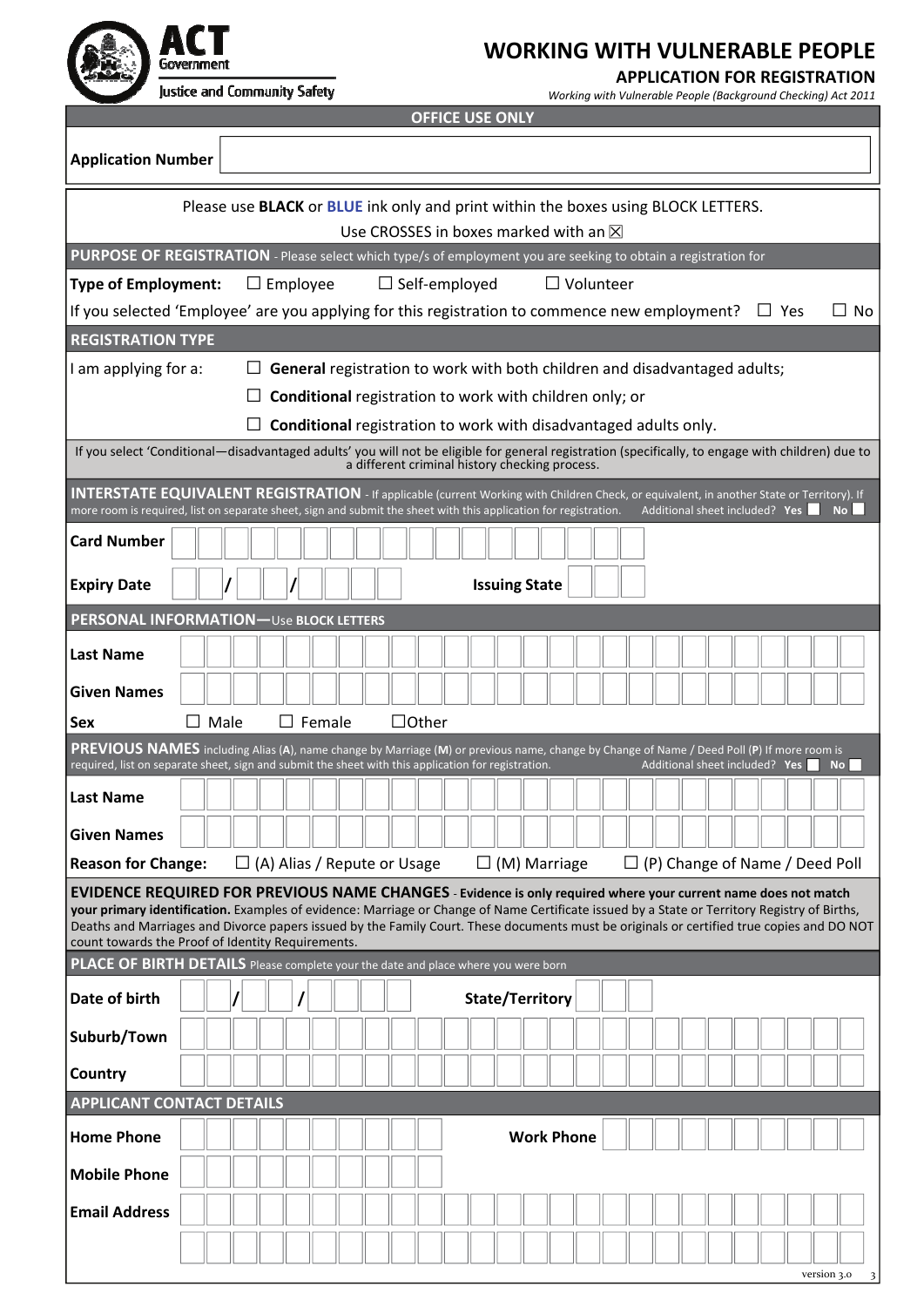| Government                   |
|------------------------------|
| Justice and Community Safety |

### **APPLICATION FOR REGISTRATION**

|                           | PERMANENT RESIDENTIAL ADDRESS - Over the last 5 years (If more room is required, list on separate sheet, sign and submit<br>the sheet with this application for registration). |  |  |  |  |  |  |                                 |  |  |  |  |  |                 |    |              |       |                   |                   | Additional sheet included? Yes No |  |
|---------------------------|--------------------------------------------------------------------------------------------------------------------------------------------------------------------------------|--|--|--|--|--|--|---------------------------------|--|--|--|--|--|-----------------|----|--------------|-------|-------------------|-------------------|-----------------------------------|--|
|                           | No./Street                                                                                                                                                                     |  |  |  |  |  |  |                                 |  |  |  |  |  |                 |    |              |       |                   |                   |                                   |  |
|                           |                                                                                                                                                                                |  |  |  |  |  |  |                                 |  |  |  |  |  |                 |    |              |       |                   |                   |                                   |  |
| <b>Current Address</b>    | <b>Suburb</b>                                                                                                                                                                  |  |  |  |  |  |  |                                 |  |  |  |  |  |                 |    |              |       |                   | State / Territory |                                   |  |
|                           |                                                                                                                                                                                |  |  |  |  |  |  |                                 |  |  |  |  |  |                 |    |              |       |                   |                   |                                   |  |
|                           | <b>Post Code</b>                                                                                                                                                               |  |  |  |  |  |  | <b>Country if not Australia</b> |  |  |  |  |  |                 |    |              |       |                   |                   |                                   |  |
|                           | Period of Residence (if actual dates are unavailable, provide details of year)                                                                                                 |  |  |  |  |  |  |                                 |  |  |  |  |  |                 | to |              |       |                   | <b>CURRENT</b>    |                                   |  |
|                           | No./Street                                                                                                                                                                     |  |  |  |  |  |  |                                 |  |  |  |  |  |                 |    |              |       |                   |                   |                                   |  |
|                           |                                                                                                                                                                                |  |  |  |  |  |  |                                 |  |  |  |  |  |                 |    |              |       |                   |                   |                                   |  |
|                           | <b>Suburb</b>                                                                                                                                                                  |  |  |  |  |  |  |                                 |  |  |  |  |  |                 |    |              |       |                   | State / Territory |                                   |  |
| <b>Previous Address 1</b> | <b>Post Code</b>                                                                                                                                                               |  |  |  |  |  |  | <b>Country if not Australia</b> |  |  |  |  |  |                 |    |              |       |                   |                   |                                   |  |
|                           |                                                                                                                                                                                |  |  |  |  |  |  |                                 |  |  |  |  |  |                 |    |              |       |                   |                   |                                   |  |
|                           | Period of Residence (if actual dates are unavailable, provide details of year)                                                                                                 |  |  |  |  |  |  |                                 |  |  |  |  |  |                 | to |              |       |                   |                   |                                   |  |
|                           | No./Street                                                                                                                                                                     |  |  |  |  |  |  |                                 |  |  |  |  |  |                 |    |              |       |                   |                   |                                   |  |
|                           |                                                                                                                                                                                |  |  |  |  |  |  |                                 |  |  |  |  |  |                 |    |              |       |                   |                   |                                   |  |
|                           | <b>Suburb</b>                                                                                                                                                                  |  |  |  |  |  |  |                                 |  |  |  |  |  |                 |    |              |       |                   | State / Territory |                                   |  |
| Previous Address 2        | <b>Post Code</b>                                                                                                                                                               |  |  |  |  |  |  | <b>Country if not Australia</b> |  |  |  |  |  |                 |    |              |       |                   |                   |                                   |  |
|                           | Period of Residence (if actual dates are unavailable, provide details of year)                                                                                                 |  |  |  |  |  |  |                                 |  |  |  |  |  |                 | to |              |       |                   |                   |                                   |  |
|                           |                                                                                                                                                                                |  |  |  |  |  |  |                                 |  |  |  |  |  |                 |    |              |       |                   |                   |                                   |  |
|                           | No./Street                                                                                                                                                                     |  |  |  |  |  |  |                                 |  |  |  |  |  |                 |    |              |       |                   |                   |                                   |  |
| Prev                      |                                                                                                                                                                                |  |  |  |  |  |  |                                 |  |  |  |  |  |                 |    |              |       |                   |                   |                                   |  |
| rious Address 3           | <b>Suburb</b>                                                                                                                                                                  |  |  |  |  |  |  |                                 |  |  |  |  |  |                 |    |              |       |                   | State / Territory |                                   |  |
|                           | <b>Post Code</b>                                                                                                                                                               |  |  |  |  |  |  | <b>Country if not Australia</b> |  |  |  |  |  |                 |    |              |       |                   |                   |                                   |  |
|                           | Period of Residence (if actual dates are unavailable, provide details of year)                                                                                                 |  |  |  |  |  |  |                                 |  |  |  |  |  |                 | to |              |       |                   |                   |                                   |  |
|                           | POSTAL ADDRESS - If same as current permanent residential address, select 'Yes'                                                                                                |  |  |  |  |  |  |                                 |  |  |  |  |  |                 |    |              |       |                   |                   |                                   |  |
|                           | The registration card will be posted to the postal address.                                                                                                                    |  |  |  |  |  |  |                                 |  |  |  |  |  |                 |    |              |       |                   |                   |                                   |  |
|                           | This address will be used for all correspondence where 'Post' has been selected as 'preferred method of correspondence'                                                        |  |  |  |  |  |  |                                 |  |  |  |  |  |                 |    |              |       |                   |                   |                                   |  |
|                           | No./Street                                                                                                                                                                     |  |  |  |  |  |  |                                 |  |  |  |  |  |                 |    |              |       |                   |                   |                                   |  |
|                           |                                                                                                                                                                                |  |  |  |  |  |  |                                 |  |  |  |  |  |                 |    |              |       |                   |                   |                                   |  |
|                           | <b>Suburb</b>                                                                                                                                                                  |  |  |  |  |  |  |                                 |  |  |  |  |  |                 |    |              |       | State / Territory |                   |                                   |  |
|                           | <b>Post Code</b>                                                                                                                                                               |  |  |  |  |  |  | <b>Country if not Australia</b> |  |  |  |  |  |                 |    |              |       |                   |                   |                                   |  |
|                           | <b>CORRESPONDENCE</b>                                                                                                                                                          |  |  |  |  |  |  |                                 |  |  |  |  |  |                 |    |              |       |                   |                   |                                   |  |
|                           | What is your preferred method of receiving correspondence?<br>$\Box$ Post<br>$\Box$ Email (provide email on page 3)                                                            |  |  |  |  |  |  |                                 |  |  |  |  |  |                 |    |              |       |                   |                   |                                   |  |
|                           | <b>NOTIFICATION</b>                                                                                                                                                            |  |  |  |  |  |  |                                 |  |  |  |  |  |                 |    |              |       |                   |                   |                                   |  |
|                           | How would you like to be notified when your registration is complete?                                                                                                          |  |  |  |  |  |  |                                 |  |  |  |  |  | $\sqsupset$ SMS |    | $\mathsf{L}$ | Email |                   |                   |                                   |  |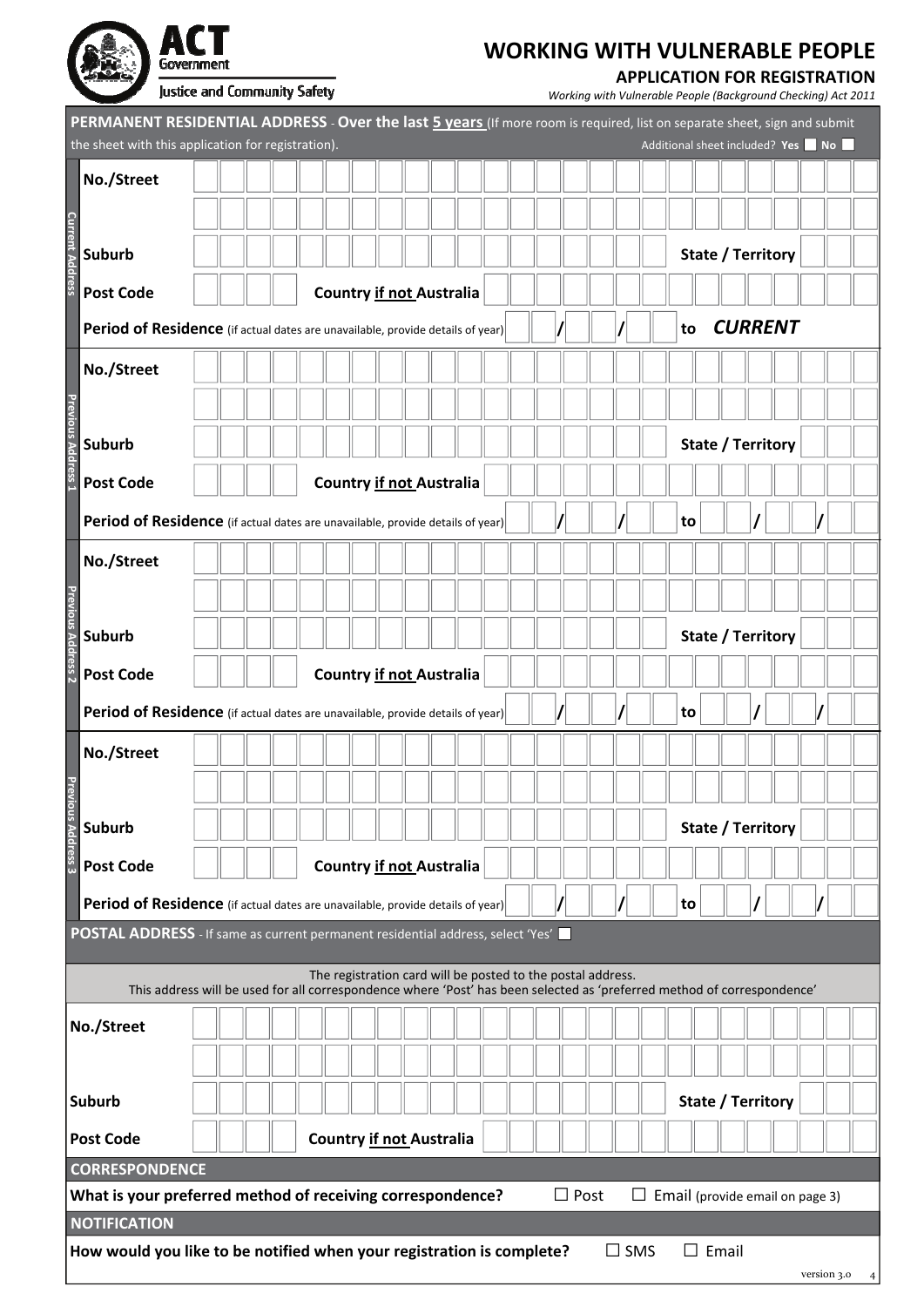| Government                   |
|------------------------------|
| Justice and Community Safety |

### **APPLICATION FOR REGISTRATION**

|                                       | REGULATED ACTIVITY EMPLOYER / ORGANISATION - If known (including for volunteers). If more room is required, list on sepa-<br>rate sheet, sign and submit the sheet with this application.<br>Additional sheet included? Yes<br><b>No</b> |  |  |  |  |  |                             |  |  |  |                                                     |                  |                           |                                            |  |  |  |  |                  |  |
|---------------------------------------|------------------------------------------------------------------------------------------------------------------------------------------------------------------------------------------------------------------------------------------|--|--|--|--|--|-----------------------------|--|--|--|-----------------------------------------------------|------------------|---------------------------|--------------------------------------------|--|--|--|--|------------------|--|
|                                       | <b>Name</b>                                                                                                                                                                                                                              |  |  |  |  |  |                             |  |  |  |                                                     |                  |                           |                                            |  |  |  |  |                  |  |
|                                       |                                                                                                                                                                                                                                          |  |  |  |  |  |                             |  |  |  |                                                     |                  |                           |                                            |  |  |  |  |                  |  |
|                                       | No./Street                                                                                                                                                                                                                               |  |  |  |  |  |                             |  |  |  |                                                     |                  |                           |                                            |  |  |  |  |                  |  |
|                                       |                                                                                                                                                                                                                                          |  |  |  |  |  |                             |  |  |  |                                                     |                  |                           |                                            |  |  |  |  |                  |  |
|                                       | <b>Suburb</b>                                                                                                                                                                                                                            |  |  |  |  |  |                             |  |  |  |                                                     |                  |                           |                                            |  |  |  |  |                  |  |
| State / Territory<br><b>Post Code</b> |                                                                                                                                                                                                                                          |  |  |  |  |  |                             |  |  |  |                                                     |                  |                           |                                            |  |  |  |  |                  |  |
|                                       |                                                                                                                                                                                                                                          |  |  |  |  |  |                             |  |  |  |                                                     |                  |                           |                                            |  |  |  |  |                  |  |
|                                       | <b>Applicant's Position / Role</b>                                                                                                                                                                                                       |  |  |  |  |  |                             |  |  |  |                                                     |                  |                           |                                            |  |  |  |  |                  |  |
| EMPLOYER / ORGANISATION               | <b>Contact Person</b>                                                                                                                                                                                                                    |  |  |  |  |  |                             |  |  |  |                                                     |                  |                           |                                            |  |  |  |  |                  |  |
|                                       |                                                                                                                                                                                                                                          |  |  |  |  |  |                             |  |  |  |                                                     |                  |                           |                                            |  |  |  |  |                  |  |
|                                       | Contact's Phone Number (W)                                                                                                                                                                                                               |  |  |  |  |  |                             |  |  |  |                                                     |                  |                           | (M)                                        |  |  |  |  |                  |  |
|                                       | <b>Contact's Email Address</b>                                                                                                                                                                                                           |  |  |  |  |  |                             |  |  |  |                                                     |                  |                           |                                            |  |  |  |  |                  |  |
|                                       |                                                                                                                                                                                                                                          |  |  |  |  |  |                             |  |  |  |                                                     |                  |                           |                                            |  |  |  |  |                  |  |
|                                       | DATA COLLECTION - The following information is for statistical purposes only and is not compulsory to complete. This information will<br>be de-identified and will not affect your application.                                          |  |  |  |  |  |                             |  |  |  |                                                     |                  |                           |                                            |  |  |  |  |                  |  |
|                                       | Are you of Aboriginal or Torres Strait Islander origin?                                                                                                                                                                                  |  |  |  |  |  |                             |  |  |  |                                                     |                  |                           |                                            |  |  |  |  |                  |  |
|                                       | $\square$ No<br>$\Box$ Yes, Torres Strait Islander<br>$\Box$ Yes, both Aboriginal and Torres Strait Islander<br>$\Box$ Yes, Aboriginal                                                                                                   |  |  |  |  |  |                             |  |  |  |                                                     |                  |                           |                                            |  |  |  |  |                  |  |
|                                       | Are you from a culturally or linguistically diverse background?                                                                                                                                                                          |  |  |  |  |  |                             |  |  |  |                                                     |                  |                           |                                            |  |  |  |  |                  |  |
|                                       | $\square$ No<br>$\Box$ Yes, if yes, please specify                                                                                                                                                                                       |  |  |  |  |  |                             |  |  |  |                                                     |                  |                           |                                            |  |  |  |  |                  |  |
|                                       | How do you intend to use the card? (please tick all that apply)                                                                                                                                                                          |  |  |  |  |  |                             |  |  |  |                                                     |                  |                           |                                            |  |  |  |  |                  |  |
|                                       | $\Box$ Full-Time employment                                                                                                                                                                                                              |  |  |  |  |  | $\Box$ Part-Time employment |  |  |  |                                                     |                  |                           | $\Box$ Casual employment                   |  |  |  |  | $\Box$ Volunteer |  |
|                                       | What regulated activity do you intend to engage in? (please tick all that apply)                                                                                                                                                         |  |  |  |  |  |                             |  |  |  |                                                     |                  |                           |                                            |  |  |  |  |                  |  |
|                                       | $\Box$ Teaching                                                                                                                                                                                                                          |  |  |  |  |  |                             |  |  |  |                                                     |                  |                           | $\Box$ Religious Organisations             |  |  |  |  |                  |  |
|                                       | <b>Child Protection Services</b>                                                                                                                                                                                                         |  |  |  |  |  |                             |  |  |  |                                                     |                  |                           | <b>Coaching and Tuition</b>                |  |  |  |  |                  |  |
|                                       | $\Box$ Justice Facilities for Children                                                                                                                                                                                                   |  |  |  |  |  |                             |  |  |  |                                                     |                  |                           | $\Box$ Vocational and Educational Training |  |  |  |  |                  |  |
|                                       | $\Box$ Childcare Services                                                                                                                                                                                                                |  |  |  |  |  |                             |  |  |  |                                                     |                  |                           | $\Box$ Clubs, Associations and Movements   |  |  |  |  |                  |  |
|                                       | $\Box$ Child Education Services                                                                                                                                                                                                          |  |  |  |  |  |                             |  |  |  |                                                     |                  |                           | Migrants, Refugees and Asylum Seekers      |  |  |  |  |                  |  |
|                                       | $\Box$ Child Accommodation Services                                                                                                                                                                                                      |  |  |  |  |  |                             |  |  |  |                                                     |                  |                           | Housing and Accommodation                  |  |  |  |  |                  |  |
|                                       | $\Box$ Counselling and Support Services for Children<br>$\Box$ Commercial Services for Children                                                                                                                                          |  |  |  |  |  |                             |  |  |  |                                                     |                  |                           | <b>Prevention of Crime</b>                 |  |  |  |  |                  |  |
|                                       | $\Box$ Homeless People                                                                                                                                                                                                                   |  |  |  |  |  |                             |  |  |  |                                                     | $\Box$ Transport |                           | $\Box$ Emergency Services Personnel        |  |  |  |  |                  |  |
|                                       | $\Box$ Victims of Crime                                                                                                                                                                                                                  |  |  |  |  |  |                             |  |  |  |                                                     |                  |                           | <b>Mental Health</b>                       |  |  |  |  |                  |  |
|                                       | $\Box$ Community Services                                                                                                                                                                                                                |  |  |  |  |  |                             |  |  |  |                                                     |                  |                           | <b>Justice Facilities</b>                  |  |  |  |  |                  |  |
|                                       | $\Box$ Disability Services                                                                                                                                                                                                               |  |  |  |  |  |                             |  |  |  |                                                     |                  |                           | <b>Services for Addictions</b>             |  |  |  |  |                  |  |
|                                       | $\Box$ Respite Care Services                                                                                                                                                                                                             |  |  |  |  |  |                             |  |  |  |                                                     |                  |                           | $\Box$ Other, please specify:              |  |  |  |  |                  |  |
|                                       | $\Box$<br><b>NO</b><br>Are you an ACT Government employee?<br>$\Box$ YES, if yes which directorate?                                                                                                                                      |  |  |  |  |  |                             |  |  |  |                                                     |                  |                           |                                            |  |  |  |  |                  |  |
|                                       | $\Box$ Chief Minister and Cabinet Directorate                                                                                                                                                                                            |  |  |  |  |  |                             |  |  |  |                                                     |                  | <b>Health Directorate</b> |                                            |  |  |  |  |                  |  |
|                                       | $\Box$ Community Services Directorate                                                                                                                                                                                                    |  |  |  |  |  |                             |  |  |  | $\Box$ Justice and Community Safety Directorate     |                  |                           |                                            |  |  |  |  |                  |  |
|                                       | $\Box$ Economic Development Directorate                                                                                                                                                                                                  |  |  |  |  |  |                             |  |  |  | $\Box$ Territory and Municipal Services Directorate |                  |                           |                                            |  |  |  |  |                  |  |
|                                       | $\Box$ Education and Training Directorate                                                                                                                                                                                                |  |  |  |  |  |                             |  |  |  | $\Box$ Treasury Directorate                         |                  |                           |                                            |  |  |  |  |                  |  |
|                                       | $\Box$ Environment and Sustainable Development Directorate                                                                                                                                                                               |  |  |  |  |  |                             |  |  |  |                                                     |                  |                           |                                            |  |  |  |  |                  |  |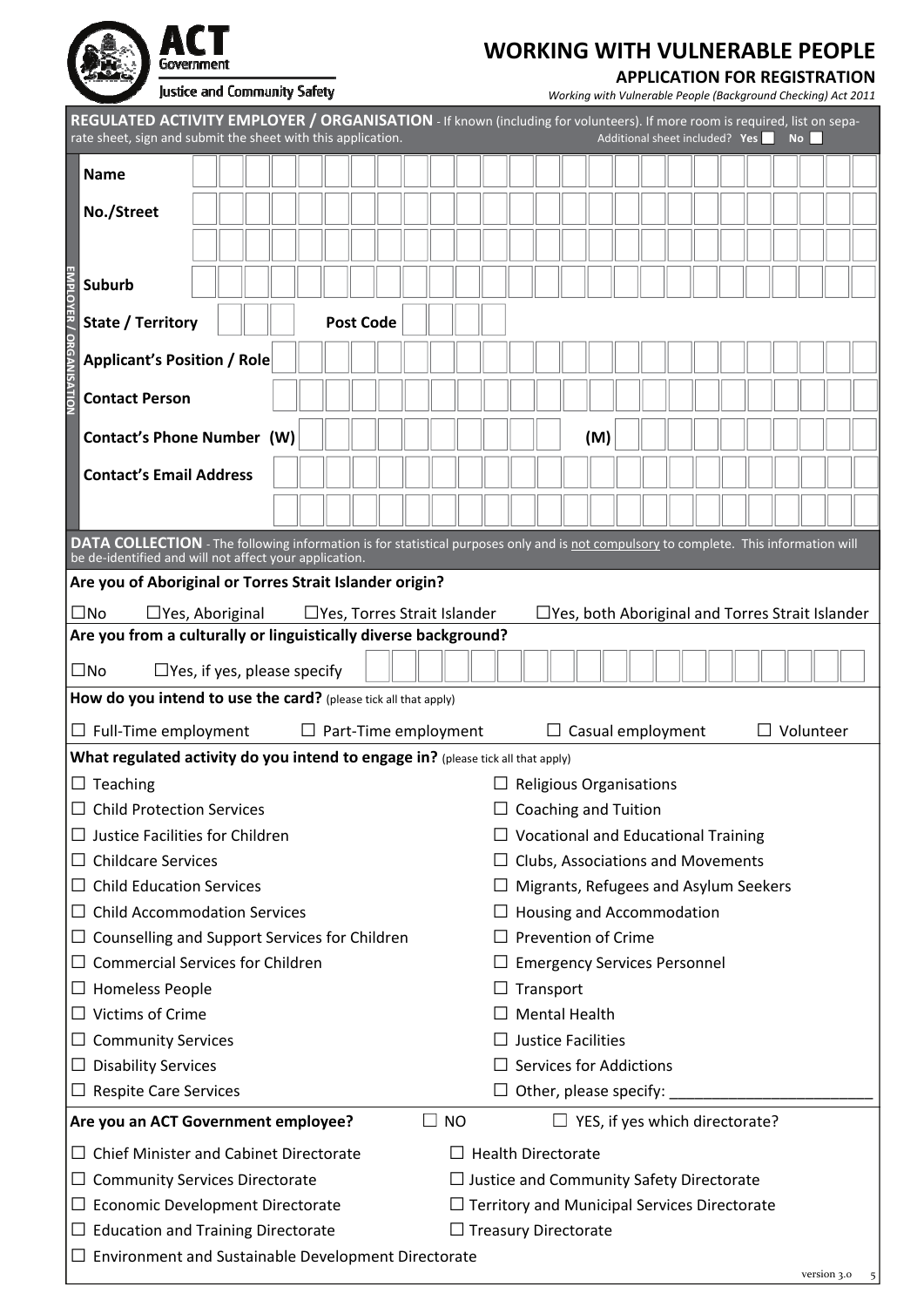

#### **APPLICATION FOR REGISTRATION**

version 3.0 6

Justice and Community Safety

*Working with Vulnerable People (Background Checking) Act 2011*

**DECLARATION**

| ı,                                                                                                                                                                                                                                                                                                                                                                                                                                                                                                                                                                                                                                                  |                                                                                                                                                                                                                                                                                                                                                                                                                                                                                                                                                                                              |               |                            |  |  |  |  |  |  |
|-----------------------------------------------------------------------------------------------------------------------------------------------------------------------------------------------------------------------------------------------------------------------------------------------------------------------------------------------------------------------------------------------------------------------------------------------------------------------------------------------------------------------------------------------------------------------------------------------------------------------------------------------------|----------------------------------------------------------------------------------------------------------------------------------------------------------------------------------------------------------------------------------------------------------------------------------------------------------------------------------------------------------------------------------------------------------------------------------------------------------------------------------------------------------------------------------------------------------------------------------------------|---------------|----------------------------|--|--|--|--|--|--|
|                                                                                                                                                                                                                                                                                                                                                                                                                                                                                                                                                                                                                                                     | Given Names (Current)<br>Last Name (Current)                                                                                                                                                                                                                                                                                                                                                                                                                                                                                                                                                 |               |                            |  |  |  |  |  |  |
| 1.                                                                                                                                                                                                                                                                                                                                                                                                                                                                                                                                                                                                                                                  | have been convicted or found guilty of an offence, in Australia or another country, including juvenile offences;                                                                                                                                                                                                                                                                                                                                                                                                                                                                             |               | $\square$ Yes $\square$ No |  |  |  |  |  |  |
| 2.                                                                                                                                                                                                                                                                                                                                                                                                                                                                                                                                                                                                                                                  | am the subject of a charge(s) for an offence(s) still pending before a court, in Australia or another country;                                                                                                                                                                                                                                                                                                                                                                                                                                                                               |               | $\Box$ Yes $\Box$ No       |  |  |  |  |  |  |
| 3.                                                                                                                                                                                                                                                                                                                                                                                                                                                                                                                                                                                                                                                  | have been convicted of, had a finding of guilt or a pecuniary penalty imposed, had an order made against me, or been $\Box$ Yes $\Box$ No<br>issued with a reprimand or direction in relation to a "relevant offence" <sup>1</sup> before a court, tribunal, board or similar, in<br>Australia or another country;                                                                                                                                                                                                                                                                           |               |                            |  |  |  |  |  |  |
| 4.                                                                                                                                                                                                                                                                                                                                                                                                                                                                                                                                                                                                                                                  | have charges pending against me in relation to a "relevant offence" before a court, tribunal, board or similar, in<br>Australia or another country;                                                                                                                                                                                                                                                                                                                                                                                                                                          |               | $\Box$ Yes $\Box$ No       |  |  |  |  |  |  |
| 5.                                                                                                                                                                                                                                                                                                                                                                                                                                                                                                                                                                                                                                                  | have been refused a Working with Vulnerable People (Background Checking) Act 2011 registration in the ACT in the<br>last 3 years;                                                                                                                                                                                                                                                                                                                                                                                                                                                            |               | $\square$ Yes $\square$ No |  |  |  |  |  |  |
| 6.                                                                                                                                                                                                                                                                                                                                                                                                                                                                                                                                                                                                                                                  | have had a working with vulnerable people registration, however described, refused, suspended, cancelled or re-<br>$\Box$ Yes $\Box$ No<br>voked, in a State or Territory;                                                                                                                                                                                                                                                                                                                                                                                                                   |               |                            |  |  |  |  |  |  |
| 7.                                                                                                                                                                                                                                                                                                                                                                                                                                                                                                                                                                                                                                                  | am, or have previously been, registered as a 'Health Professional' or 'Health Practitioner' <sup>2</sup> in Australia;                                                                                                                                                                                                                                                                                                                                                                                                                                                                       | $\square$ Yes | $\square$ No               |  |  |  |  |  |  |
| 8.                                                                                                                                                                                                                                                                                                                                                                                                                                                                                                                                                                                                                                                  | have been the subject of an investigation by the ACT child protection agency of an allegation about abuse or neglect<br>of a child or young person in the ACT;                                                                                                                                                                                                                                                                                                                                                                                                                               |               | $\square$ Yes $\square$ No |  |  |  |  |  |  |
| 9.                                                                                                                                                                                                                                                                                                                                                                                                                                                                                                                                                                                                                                                  | have been the subject of an investigation of an allegation about abuse or neglect of a child or young person by a child                                                                                                                                                                                                                                                                                                                                                                                                                                                                      |               | $\square$ Yes $\square$ No |  |  |  |  |  |  |
|                                                                                                                                                                                                                                                                                                                                                                                                                                                                                                                                                                                                                                                     | protection agency in any other State or Territory (if yes, please name which State/Territory in 'Further Information');                                                                                                                                                                                                                                                                                                                                                                                                                                                                      |               |                            |  |  |  |  |  |  |
|                                                                                                                                                                                                                                                                                                                                                                                                                                                                                                                                                                                                                                                     | Note: If you have answered Yes to any of the above questions, you are requested to provide further information about the matter on page 8.<br>If the offence or finding of guilt referred to in question 1 occurred less than five (5) years ago the Commissioner will consider further<br>information about the offence in accordance with the Risk Assessment Guidelines.<br>'Part B-Circumstances of an offence' can be used to provide this information. However, you may elect to provide this information in<br>person to an ORS officer if you are not comfortable completing Part B. |               |                            |  |  |  |  |  |  |
|                                                                                                                                                                                                                                                                                                                                                                                                                                                                                                                                                                                                                                                     | I have completed Part B<br><b>OR</b><br>I request an ORS officer contact me on (phone)<br>to arrange a time to provide the required information.                                                                                                                                                                                                                                                                                                                                                                                                                                             |               |                            |  |  |  |  |  |  |
| am the applicant named in this form. All information in this form, and identification documents provided for this application, are true<br>10.<br>and correct;                                                                                                                                                                                                                                                                                                                                                                                                                                                                                      |                                                                                                                                                                                                                                                                                                                                                                                                                                                                                                                                                                                              |               |                            |  |  |  |  |  |  |
| 11.                                                                                                                                                                                                                                                                                                                                                                                                                                                                                                                                                                                                                                                 | acknowledge that the provision of false or misleading information is a serious offence and may result in a decision to refuse my<br>application. I am also aware that it is an offence under the Working with Vulnerable People (Background Checking) Act 2011 to fail to<br>disclose a charge, conviction, or finding of guilt for a "relevant offence";                                                                                                                                                                                                                                    |               |                            |  |  |  |  |  |  |
| 12.                                                                                                                                                                                                                                                                                                                                                                                                                                                                                                                                                                                                                                                 | have fully completed the form, and the personal information in this application relates to me, contains my full name and all names<br>previously used by me, and is correct;                                                                                                                                                                                                                                                                                                                                                                                                                 |               |                            |  |  |  |  |  |  |
| 11.                                                                                                                                                                                                                                                                                                                                                                                                                                                                                                                                                                                                                                                 | acknowledge that personal information that I provide in this form will be disclosed to the Office of Regulatory Services (ORS)<br>(ABN 98 636 852 025) (including contractors or related bodies corporate located in Australia or overseas) for administrative purposes;                                                                                                                                                                                                                                                                                                                     |               |                            |  |  |  |  |  |  |
| 12.                                                                                                                                                                                                                                                                                                                                                                                                                                                                                                                                                                                                                                                 | have read the information relating to spent convictions on pages 8-10 and understand that Spent Convictions legislation (however<br>described) in the Commonwealth and other States and Territories protects "spent convictions" from disclosure. However, I also<br>understand that the Working with Vulnerable People (Background Checking) Act 2011 allows for spent conviction information to be<br>considered in assessing an application for registration;                                                                                                                             |               |                            |  |  |  |  |  |  |
| 13.                                                                                                                                                                                                                                                                                                                                                                                                                                                                                                                                                                                                                                                 | understand that the ORS, an Accredited Agency, is collecting information in this form to provide to the CrimTrac Agency (an Agency of<br>the Commonwealth of Australia) and the Australian Police Agencies for the purpose of conducting a criminal history check;                                                                                                                                                                                                                                                                                                                           |               |                            |  |  |  |  |  |  |
| 14.                                                                                                                                                                                                                                                                                                                                                                                                                                                                                                                                                                                                                                                 | acknowledge that any information provided by me on this form relates specifically to the identified 'Registration Type' <sup>3</sup> . I<br>acknowledge that any information provided by the Australian Police Agencies or the CrimTrac Agency, relates specifically to the<br>identified 'Registration Type';                                                                                                                                                                                                                                                                               |               |                            |  |  |  |  |  |  |
| 15.<br>acknowledge that information obtained for the purpose of deciding this application under the Act could include, and is not limited to,<br>details of convictions and pending or non-conviction charges, or information on the circumstances relating to offences committed or<br>allegedly committed by me, regardless of when and where the offence or alleged offence occurred. I understand that information<br>may include protection orders or disciplinary proceedings if relevant to the assessment;                                                                                                                                  |                                                                                                                                                                                                                                                                                                                                                                                                                                                                                                                                                                                              |               |                            |  |  |  |  |  |  |
| acknowledge that it is usual practice for an applicant's personal information to be disclosed to Australian police agencies for them to<br>16.<br>use for their respective law enforcement purposes including the investigation of any outstanding criminal offences.<br><sup>1</sup> —ORS has produced a guide to the types of offences that are generally within a "Relevant Offence" category. Go to www.ors.act.gov.au to check. Traffic offences only include those<br>which were heard in a Court, and a conviction recorded. Parking and speeding fines (i.e. Demerit points) are not criminal offences, but are non-conviction information. |                                                                                                                                                                                                                                                                                                                                                                                                                                                                                                                                                                                              |               |                            |  |  |  |  |  |  |
|                                                                                                                                                                                                                                                                                                                                                                                                                                                                                                                                                                                                                                                     | <sup>2</sup> —the definition of a Health Practitioner is "someone who provides a health service while working in a regulated health profession." See the Health Practitioner Regulation National<br>Law for further information on the regulated professions. Health Professionals are defined in the Health Professionals Act 2004.<br><sup>3</sup> -the registration type has been identified on page 3 of this application form.                                                                                                                                                          |               |                            |  |  |  |  |  |  |
|                                                                                                                                                                                                                                                                                                                                                                                                                                                                                                                                                                                                                                                     | <b>Applicant's Signature</b><br><b>Date</b>                                                                                                                                                                                                                                                                                                                                                                                                                                                                                                                                                  |               |                            |  |  |  |  |  |  |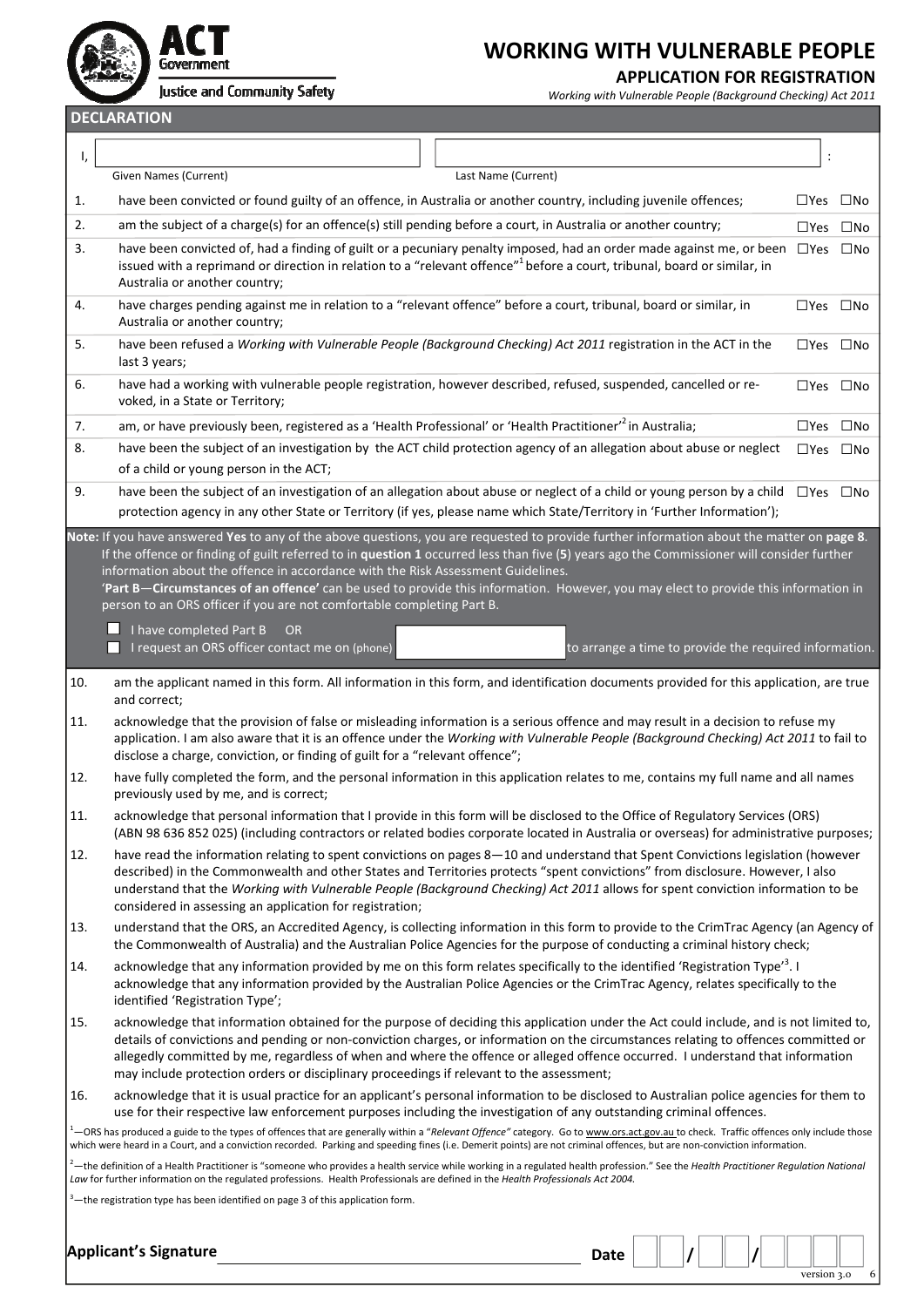

#### **APPLICATION FOR REGISTRATION**

*Working with Vulnerable People (Background Checking) Act 2011*

**CONSENT**

Given Names (Current) Last Name (Current)

1. consent to the Commissioner, or delegate, checking my criminal history, non‐conviction information and any other information that may be relevant to deciding this application;

I,  $\vert$ 

- 2. consent to the ORS obtaining information from any police agency, court, prosecuting authority, other authorised agency or corresponding law authority for the purposes of assessing my eligibility to obtain a Working with Vulnerable People Check;
- 3. consent to the CrimTrac Agency disclosing personal information about me to Australian police agencies;
- 4. consent to the Australian police agencies disclosing to the CrimTrac Agency, from their records, details of convictions and outstanding charges, including findings of guilt or the acceptance of a plea of guilty by a court, that can be disclosed in accordance with the laws of the Commonwealth, States and Territories and, in the absence of any laws governing the disclosure of this information, disclosing in accordance with the policies of the police service concerned;
- 5. consent to the courts, a prosecuting authority, other authorised agency or corresponding law authority to disclose any information about my criminal history (including spent convictions and non-conviction information), for the purposes of assessing my eligibility to obtain a Working with Vulnerable People registration;
- 6. consent to the CrimTrac Agency providing the information disclosed by the Australian police agencies to the ORS in accordance with the laws of the Commonwealth;
- 7. consent to the Commissioner, or delegate, seeking information from any entity in relation to this application under section 33 of the Act;
- 8. consent to the Commissioner, or delegate, where applicable contacting the named employer in relation to the status of this application or subsequent registration;
- 9. consent to the Commissioner, or delegate, seeking information or advice from any entity while a registration remains current, in accordance with section 53 of the Act, and acknowledge that I will be informed in writing if a revised risk assessment is to be conducted;
- 10. acknowledge that where the Commissioner seeks information from an entity not listed in (2) above, the ORS will request my consent; and
- 11. consent to the Commissioner making limited details of my registration available through a validation process.

| <b>Applicant's Signature</b>                                 |                                                                                                          | <b>Date</b> |  |             |
|--------------------------------------------------------------|----------------------------------------------------------------------------------------------------------|-------------|--|-------------|
|                                                              | Parent / Guardian Consent-If you're under 18 years of age a parent / guardian must provide their consent |             |  |             |
| Parent / Guardian Last Name<br>Parent / Guardian Given Names |                                                                                                          |             |  |             |
| Parent / Guardian Signature                                  |                                                                                                          | Date        |  |             |
|                                                              |                                                                                                          |             |  |             |
|                                                              |                                                                                                          |             |  |             |
|                                                              |                                                                                                          |             |  |             |
|                                                              |                                                                                                          |             |  |             |
|                                                              |                                                                                                          |             |  | version 3.0 |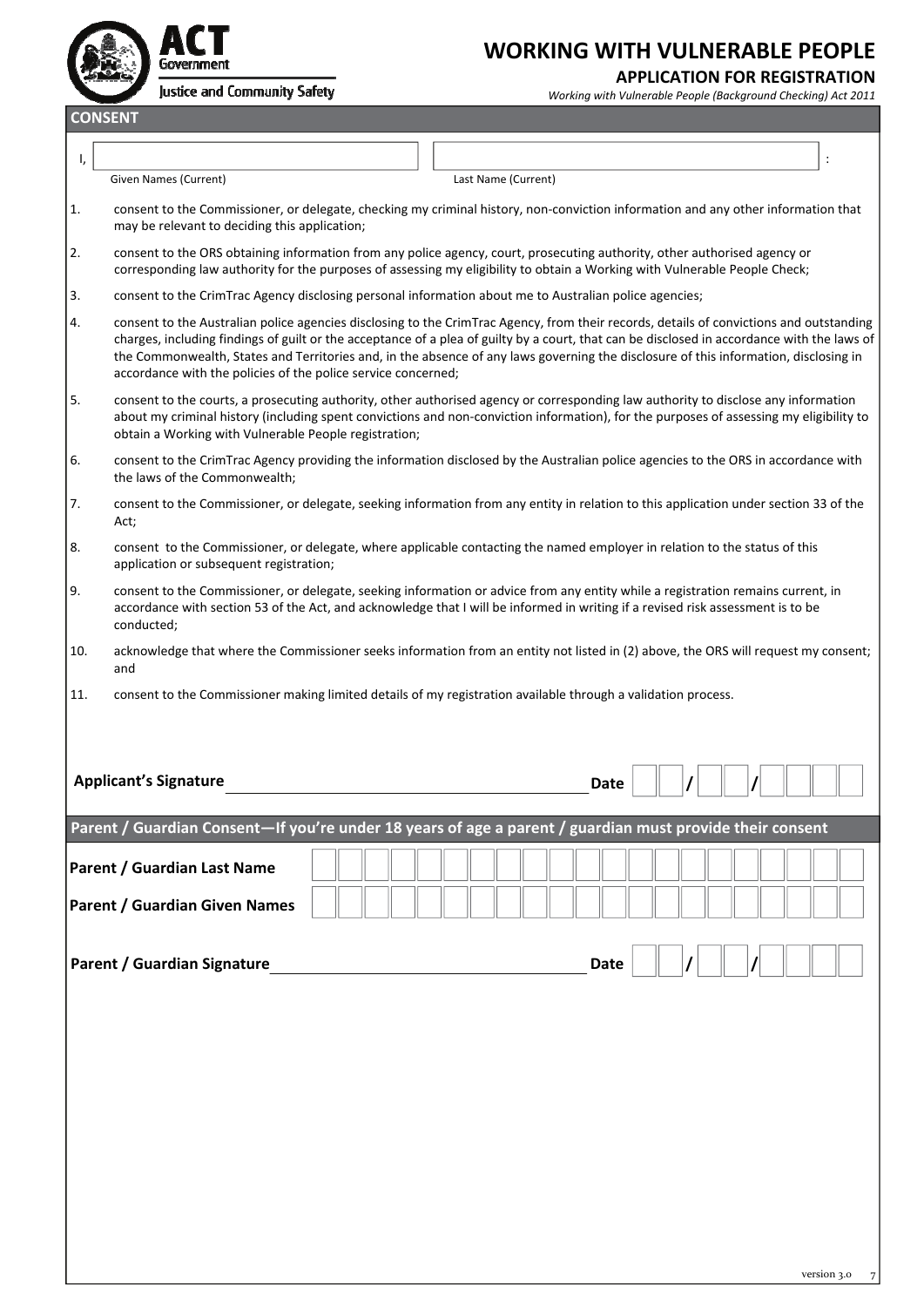

#### **APPLICATION FOR REGISTRATION**

*Working with Vulnerable People (Background Checking) Act 2011*

**Further Information** ‐ Attach more pages if further space is required. Additional page attached? Yes No

Use this section to provide further information about the matter/s you selected 'Yes' for on Page 6.

|                                  | <b>OFFICE USE ONLY</b>   |                  |
|----------------------------------|--------------------------|------------------|
| <b>Registration Type Granted</b> |                          |                  |
| <b>Registration Number</b>       |                          |                  |
| <b>Date Registration Granted</b> | <b>Approving Officer</b> | version 3.0<br>8 |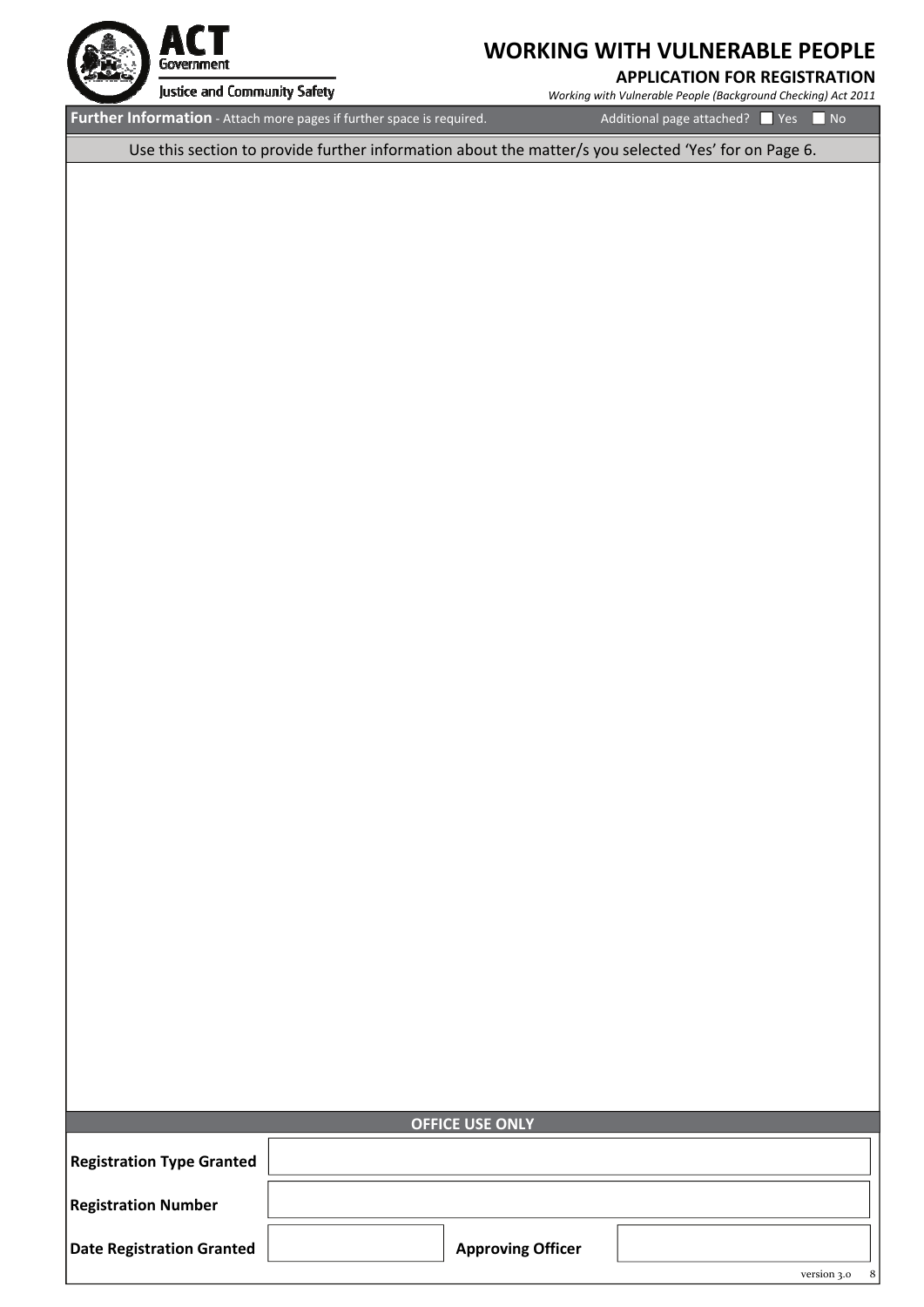n Government

# **WORKING WITH VULNERABLE PEOPLE**

### **APPLICATION FOR REGISTRATION**

| Justice and Community Safety                                                                                                                                                                                                                                                                                                                                                                                                                                                                                                                                                                                                                                                                                                                                                                                                                                                                                                                                                                                                                                                                                                                                                                                                                                                                                                                                                                                                                                                                                                                                                                | Working with Vulnerable People (Background Checking) Act 2011                                                                                                                                                                                                                                                                                                                                                                                                                                                                                                                                                                                                                                                                                                                                                                                                                                                                                                                                                                                                                                                                                                                                                                                                                                                                                                                                           |
|---------------------------------------------------------------------------------------------------------------------------------------------------------------------------------------------------------------------------------------------------------------------------------------------------------------------------------------------------------------------------------------------------------------------------------------------------------------------------------------------------------------------------------------------------------------------------------------------------------------------------------------------------------------------------------------------------------------------------------------------------------------------------------------------------------------------------------------------------------------------------------------------------------------------------------------------------------------------------------------------------------------------------------------------------------------------------------------------------------------------------------------------------------------------------------------------------------------------------------------------------------------------------------------------------------------------------------------------------------------------------------------------------------------------------------------------------------------------------------------------------------------------------------------------------------------------------------------------|---------------------------------------------------------------------------------------------------------------------------------------------------------------------------------------------------------------------------------------------------------------------------------------------------------------------------------------------------------------------------------------------------------------------------------------------------------------------------------------------------------------------------------------------------------------------------------------------------------------------------------------------------------------------------------------------------------------------------------------------------------------------------------------------------------------------------------------------------------------------------------------------------------------------------------------------------------------------------------------------------------------------------------------------------------------------------------------------------------------------------------------------------------------------------------------------------------------------------------------------------------------------------------------------------------------------------------------------------------------------------------------------------------|
| PAYMENT DETAILS - Complete payment details only for postal applications AND if you are NOT a volunteer                                                                                                                                                                                                                                                                                                                                                                                                                                                                                                                                                                                                                                                                                                                                                                                                                                                                                                                                                                                                                                                                                                                                                                                                                                                                                                                                                                                                                                                                                      |                                                                                                                                                                                                                                                                                                                                                                                                                                                                                                                                                                                                                                                                                                                                                                                                                                                                                                                                                                                                                                                                                                                                                                                                                                                                                                                                                                                                         |
| $\Box$ Visa<br>□MasterCard<br><b>Card Type</b>                                                                                                                                                                                                                                                                                                                                                                                                                                                                                                                                                                                                                                                                                                                                                                                                                                                                                                                                                                                                                                                                                                                                                                                                                                                                                                                                                                                                                                                                                                                                              |                                                                                                                                                                                                                                                                                                                                                                                                                                                                                                                                                                                                                                                                                                                                                                                                                                                                                                                                                                                                                                                                                                                                                                                                                                                                                                                                                                                                         |
|                                                                                                                                                                                                                                                                                                                                                                                                                                                                                                                                                                                                                                                                                                                                                                                                                                                                                                                                                                                                                                                                                                                                                                                                                                                                                                                                                                                                                                                                                                                                                                                             |                                                                                                                                                                                                                                                                                                                                                                                                                                                                                                                                                                                                                                                                                                                                                                                                                                                                                                                                                                                                                                                                                                                                                                                                                                                                                                                                                                                                         |
| <b>Cardholder Name</b>                                                                                                                                                                                                                                                                                                                                                                                                                                                                                                                                                                                                                                                                                                                                                                                                                                                                                                                                                                                                                                                                                                                                                                                                                                                                                                                                                                                                                                                                                                                                                                      |                                                                                                                                                                                                                                                                                                                                                                                                                                                                                                                                                                                                                                                                                                                                                                                                                                                                                                                                                                                                                                                                                                                                                                                                                                                                                                                                                                                                         |
| <b>Card Holder Signature</b>                                                                                                                                                                                                                                                                                                                                                                                                                                                                                                                                                                                                                                                                                                                                                                                                                                                                                                                                                                                                                                                                                                                                                                                                                                                                                                                                                                                                                                                                                                                                                                | \$<br><b>Amount</b>                                                                                                                                                                                                                                                                                                                                                                                                                                                                                                                                                                                                                                                                                                                                                                                                                                                                                                                                                                                                                                                                                                                                                                                                                                                                                                                                                                                     |
| <b>Card Number</b>                                                                                                                                                                                                                                                                                                                                                                                                                                                                                                                                                                                                                                                                                                                                                                                                                                                                                                                                                                                                                                                                                                                                                                                                                                                                                                                                                                                                                                                                                                                                                                          | <b>Expiry Date</b>                                                                                                                                                                                                                                                                                                                                                                                                                                                                                                                                                                                                                                                                                                                                                                                                                                                                                                                                                                                                                                                                                                                                                                                                                                                                                                                                                                                      |
| by personal cheque will be held for 7-10 working days for the cheque to clear.                                                                                                                                                                                                                                                                                                                                                                                                                                                                                                                                                                                                                                                                                                                                                                                                                                                                                                                                                                                                                                                                                                                                                                                                                                                                                                                                                                                                                                                                                                              | PLEASE NOTE: Payments may be made by cheque, money order or credit card if lodged by post, or also by cash or EFTPOS if lodged in person. Applications paid                                                                                                                                                                                                                                                                                                                                                                                                                                                                                                                                                                                                                                                                                                                                                                                                                                                                                                                                                                                                                                                                                                                                                                                                                                             |
|                                                                                                                                                                                                                                                                                                                                                                                                                                                                                                                                                                                                                                                                                                                                                                                                                                                                                                                                                                                                                                                                                                                                                                                                                                                                                                                                                                                                                                                                                                                                                                                             |                                                                                                                                                                                                                                                                                                                                                                                                                                                                                                                                                                                                                                                                                                                                                                                                                                                                                                                                                                                                                                                                                                                                                                                                                                                                                                                                                                                                         |
| AUTHORISED PERSONS - Only required if you intend to POST your application (Proof of identity and photograph need to be certified)                                                                                                                                                                                                                                                                                                                                                                                                                                                                                                                                                                                                                                                                                                                                                                                                                                                                                                                                                                                                                                                                                                                                                                                                                                                                                                                                                                                                                                                           |                                                                                                                                                                                                                                                                                                                                                                                                                                                                                                                                                                                                                                                                                                                                                                                                                                                                                                                                                                                                                                                                                                                                                                                                                                                                                                                                                                                                         |
| (1) a person who is currently licensed or registered under a<br>law to practice in one of the following occupations:<br>Trade marks attorney<br><b>Nurse</b><br>$\bullet$<br>Optometrist<br>Veterinary surgeon<br>I۰<br>Chiropractor<br>Patent attorney<br>I۰<br>Pharmacist<br>Dentist<br>I۰<br>Physiotherapist<br>Legal practitioner<br>I۰<br>$\bullet$<br>Psychologist<br><b>Medical practitioner</b><br>$\bullet$<br>$\bullet$<br>(2) a person who is enrolled on the roll of the Supreme Court<br>of a State or Territory, or the High Court of Australia, as a legal<br>practitioner (however described); or<br>(3) a person who is in the following list:<br>Agent of the Australian Postal Corporation who is in charge<br>of an office supplying postal services to the public<br>Australian Consular Officer or Australian Diplomatic Officer<br>$\bullet$<br>(within the meaning of the Consular Fees Act 1955)<br><b>Bailiff</b><br>I۰<br>Bank officer with 5 or more continuous years of service<br>I۰<br>Building society officer with 5 or more years of continuous<br>$\bullet$<br>service<br>Chief executive officer of a Commonwealth court<br>I۰<br>Clerk of a court<br>$\bullet$<br><b>Commissioner for Affidavits</b><br>I۰<br><b>Commissioner for Declarations</b><br>$\bullet$<br>Credit union officer with 5 or more years of continuous<br>$\bullet$<br>service<br>Employee of the Australian Trade Commission who is:<br>$\bullet$<br>a. in a country or place outside Australia; and<br>b. authorised under paragraph 3 (d) of the Consular<br>Fees Act 1955; and | Member of Chartered Secretaries Australia<br>Member of Engineers Australia, other than at the grade of<br>student<br>Member of the Association of Taxation and Management<br>Accountants<br>Member of the Australasian Institute of Mining and<br>Metallurgy<br>Member of the Australian Defence Force who is:<br>a. an officer; or<br>b. a non-commissioned officer within the meaning of<br>the Defence Force Discipline Act 1982 with 5 or more<br>years of continuous service; or<br>c. a warrant officer within the meaning of that Act<br>Member of the Institute of Chartered Accountants in<br>Australia, the Australian Society of Certified Practising<br>Accountants or the National Institute of Accountants<br>Member of:<br>$\bullet$<br>a. the Parliament of the Commonwealth; or<br>b. the Parliament of a State; or<br>c. a Territory legislature; or<br>d. a local government authority of a State or Territory<br>Minister of religion registered under Subdivision A of<br>Division 1 of Part IV of the Marriage Act 1961<br>Notary public<br>Permanent employee of the Australian Postal Corporation<br>with 5 or more years of continuous service who is<br>employed in an office supplying postal services to the public<br>Permanent employee of:<br>a. the Commonwealth or a Commonwealth authority;<br>or<br>b. a State or Territory or a State or Territory authority;<br>or |
| c. exercising his or her function in that place<br>Employee of the Commonwealth who is:<br>a. in a country or place outside Australia; and<br>b. authorised under paragraph 3 (c) of the Consular<br>Fees Act 1955; and<br>c. exercising his or her function in that place                                                                                                                                                                                                                                                                                                                                                                                                                                                                                                                                                                                                                                                                                                                                                                                                                                                                                                                                                                                                                                                                                                                                                                                                                                                                                                                  | c. a local government authority;<br>with 5 or more years of continuous service who is not<br>specified in another item in this list<br>Person before whom a statutory declaration may be made<br>$\bullet$<br>under the law of the State or Territory in which the<br>declaration is made                                                                                                                                                                                                                                                                                                                                                                                                                                                                                                                                                                                                                                                                                                                                                                                                                                                                                                                                                                                                                                                                                                               |
| Fellow of the National Tax Accountants' Association<br>Finance company officer with 5 or more years of<br>continuous service                                                                                                                                                                                                                                                                                                                                                                                                                                                                                                                                                                                                                                                                                                                                                                                                                                                                                                                                                                                                                                                                                                                                                                                                                                                                                                                                                                                                                                                                | Police officer<br>Registrar, or Deputy Registrar, of a court<br>Senior Executive Service employee of:                                                                                                                                                                                                                                                                                                                                                                                                                                                                                                                                                                                                                                                                                                                                                                                                                                                                                                                                                                                                                                                                                                                                                                                                                                                                                                   |
| Holder of a statutory office not specified in another item in<br>this list<br>Judge of a court<br>I۰<br>Justice of the Peace<br>I۰<br>Magistrate<br>I۰                                                                                                                                                                                                                                                                                                                                                                                                                                                                                                                                                                                                                                                                                                                                                                                                                                                                                                                                                                                                                                                                                                                                                                                                                                                                                                                                                                                                                                      | a. the Commonwealth or a Commonwealth authority;<br>or<br>b. a State or Territory or a State or Territory authority<br>Sheriff<br>Sheriff's officer                                                                                                                                                                                                                                                                                                                                                                                                                                                                                                                                                                                                                                                                                                                                                                                                                                                                                                                                                                                                                                                                                                                                                                                                                                                     |
| Marriage celebrant registered under Subdivision C of<br>Division 1 of Part IV of the Marriage Act 1961<br>Master of a court<br>$\bullet$                                                                                                                                                                                                                                                                                                                                                                                                                                                                                                                                                                                                                                                                                                                                                                                                                                                                                                                                                                                                                                                                                                                                                                                                                                                                                                                                                                                                                                                    | Teacher employed on a full-time basis at a school or tertiary<br>education institution                                                                                                                                                                                                                                                                                                                                                                                                                                                                                                                                                                                                                                                                                                                                                                                                                                                                                                                                                                                                                                                                                                                                                                                                                                                                                                                  |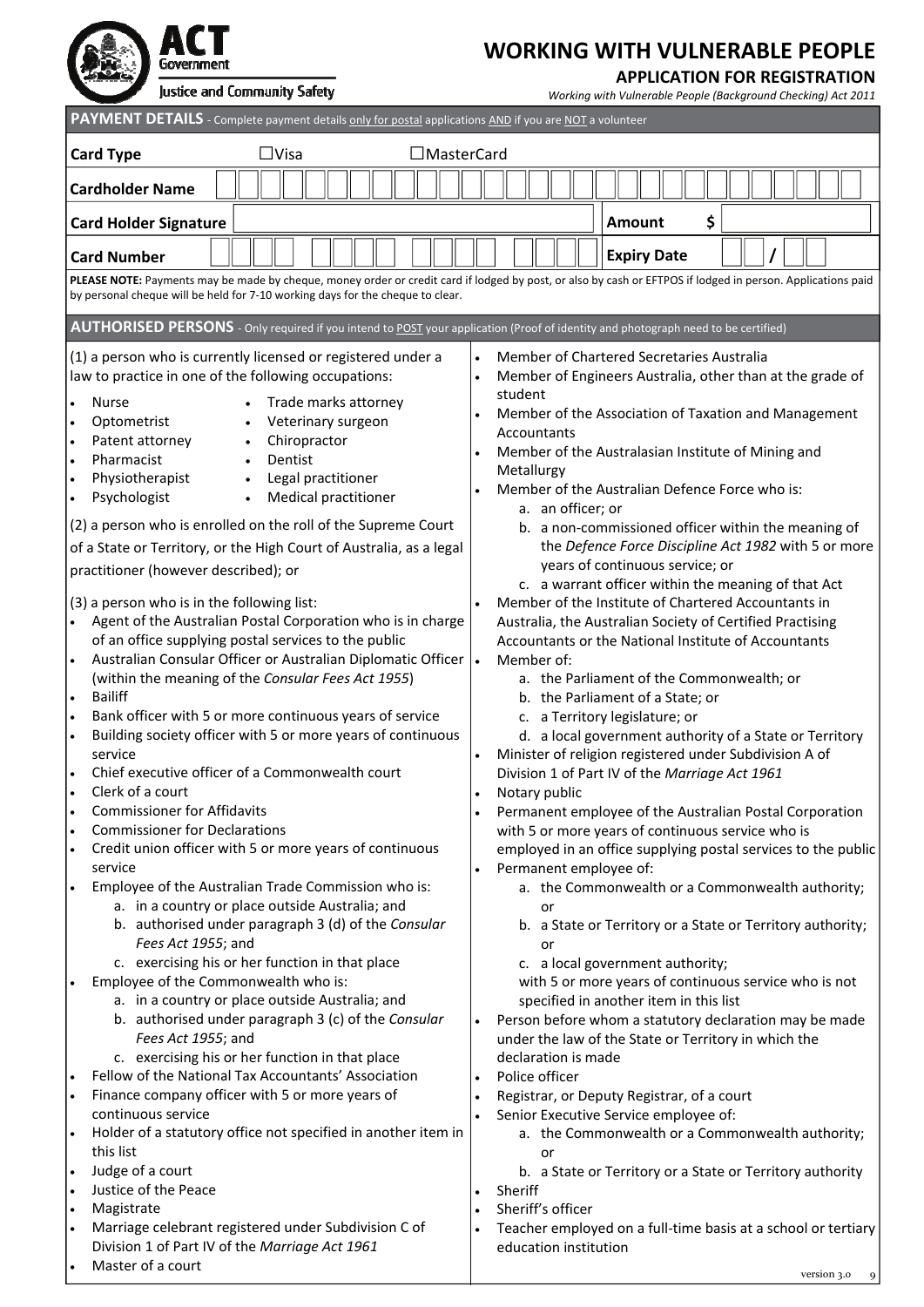| Government  |
|-------------|
| Justice and |

### **APPLICATION FOR REGISTRATION**

| Justice and Community Safety                                                                                                                                                                                                                                                                                                                                                                                                                                                                                                                                                                                                                                                                                                                                                                                                                                                                                                                                                                                                                                                                                                                                                                                                                                     | Working with Vulnerable People (Background Checking) Act 2011                                                                                                                                                                                                                                                                                                                                                                                                                                                                                                                                                                                                                                                                                                                                                                                                                                                                                                                                                                                            |
|------------------------------------------------------------------------------------------------------------------------------------------------------------------------------------------------------------------------------------------------------------------------------------------------------------------------------------------------------------------------------------------------------------------------------------------------------------------------------------------------------------------------------------------------------------------------------------------------------------------------------------------------------------------------------------------------------------------------------------------------------------------------------------------------------------------------------------------------------------------------------------------------------------------------------------------------------------------------------------------------------------------------------------------------------------------------------------------------------------------------------------------------------------------------------------------------------------------------------------------------------------------|----------------------------------------------------------------------------------------------------------------------------------------------------------------------------------------------------------------------------------------------------------------------------------------------------------------------------------------------------------------------------------------------------------------------------------------------------------------------------------------------------------------------------------------------------------------------------------------------------------------------------------------------------------------------------------------------------------------------------------------------------------------------------------------------------------------------------------------------------------------------------------------------------------------------------------------------------------------------------------------------------------------------------------------------------------|
| <b>SPENT CONVICTIONS SCHEMES</b>                                                                                                                                                                                                                                                                                                                                                                                                                                                                                                                                                                                                                                                                                                                                                                                                                                                                                                                                                                                                                                                                                                                                                                                                                                 |                                                                                                                                                                                                                                                                                                                                                                                                                                                                                                                                                                                                                                                                                                                                                                                                                                                                                                                                                                                                                                                          |
| The following information is provided as general guidance and is<br>not exhaustive.                                                                                                                                                                                                                                                                                                                                                                                                                                                                                                                                                                                                                                                                                                                                                                                                                                                                                                                                                                                                                                                                                                                                                                              | <b>Australian Capital Territory</b>                                                                                                                                                                                                                                                                                                                                                                                                                                                                                                                                                                                                                                                                                                                                                                                                                                                                                                                                                                                                                      |
| The aim of spent convictions legislation <sup>1</sup> is to prevent<br>discrimination on the basis of certain previous convictions.<br>Spent convictions legislation limits the use and disclosure of<br>older, less serious convictions and findings of guilt. Spent<br>convictions of specific offences will be released where the check<br>is required for certain purposes regardless of how old the<br>convictions are.                                                                                                                                                                                                                                                                                                                                                                                                                                                                                                                                                                                                                                                                                                                                                                                                                                     | Generally, under the Spent Convictions Act 2000 (ACT), a<br>conviction becomes spent automatically at the completion of<br>the prescribed (crime-free) period.<br>This period is:<br>10 years for convictions recorded as an adult; or<br>$\bullet$<br>5 years for convictions recorded as a juvenile.                                                                                                                                                                                                                                                                                                                                                                                                                                                                                                                                                                                                                                                                                                                                                   |
| Each Australian police agency will apply the relevant Spent<br>Convictions legislation/information release policy prior to<br>disclosure.<br>If further information or clarification is required please contact                                                                                                                                                                                                                                                                                                                                                                                                                                                                                                                                                                                                                                                                                                                                                                                                                                                                                                                                                                                                                                                  | The period begins to run from the date a sentence of<br>imprisonment is completed, or, where no sentence of<br>imprisonment is imposed, from the date of conviction. A person<br>must not be subject to a control order or convicted of an<br>offence punishable by imprisonment during this period. If a                                                                                                                                                                                                                                                                                                                                                                                                                                                                                                                                                                                                                                                                                                                                                |
| the individual police agencies directly for further information<br>about their release policies and any legislation that affects them.                                                                                                                                                                                                                                                                                                                                                                                                                                                                                                                                                                                                                                                                                                                                                                                                                                                                                                                                                                                                                                                                                                                           | person is convicted of an offence, which was committed in the<br>crime-free period, but the conviction is not incurred until after<br>the crime-free period, the spent conviction may be revived and                                                                                                                                                                                                                                                                                                                                                                                                                                                                                                                                                                                                                                                                                                                                                                                                                                                     |
| The Act allows for spent convictions to be considered during the<br>risk assessment process.                                                                                                                                                                                                                                                                                                                                                                                                                                                                                                                                                                                                                                                                                                                                                                                                                                                                                                                                                                                                                                                                                                                                                                     | will not become spent again until the offender has achieved the<br>relevant crime-free period in respect of the later offence.                                                                                                                                                                                                                                                                                                                                                                                                                                                                                                                                                                                                                                                                                                                                                                                                                                                                                                                           |
| Commonwealth                                                                                                                                                                                                                                                                                                                                                                                                                                                                                                                                                                                                                                                                                                                                                                                                                                                                                                                                                                                                                                                                                                                                                                                                                                                     | However, certain convictions cannot become spent. These                                                                                                                                                                                                                                                                                                                                                                                                                                                                                                                                                                                                                                                                                                                                                                                                                                                                                                                                                                                                  |
| Part VIIC of the Crimes Act 1914 (Cth) deals with aspects of the<br>collection, use and disclosure of old conviction information. The<br>main element of this law is a "Spent Convictions Scheme". The<br>aim of the Scheme is to prevent discrimination on the basis of<br>certain previous convictions, once a waiting period (usually 10<br>years) has passed and provided the individual has not re-<br>offended during this period. The Scheme also covers situations<br>where an individual has had a conviction "quashed" or has been<br>"pardoned".<br>A "spent conviction" is a conviction of a Commonwealth,<br>Territory, State or foreign offence that satisfies all of the<br>following conditions:<br>it is 10 years since the date of the conviction (or 5 years for<br>juvenile offenders); AND<br>the individual was not sentenced to imprisonment or was<br>$\bullet$<br>not sentenced to imprisonment for more than 30 months;<br><b>AND</b><br>the individual has not re-offended during the 10 years (5<br>$\bullet$<br>years for juvenile offenders) waiting period; AND<br>a statutory or prescribed exclusion does not apply. (A full list<br>of exclusions is available from the Office of the Australian<br>Information Commissioner). | include:<br>a conviction for which a sentence of imprisonment of longer<br>$\bullet$<br>than 6 months has been imposed;<br>a conviction for a sexual offence;<br>a conviction of a corporation;<br>a conviction prescribed under the regulations<br>The effect of conviction becoming spent is that:<br>the convicted person is not required to disclose any<br>information concerning the spent conviction;<br>any question concerning criminal history is taken only to<br>apply to unspent convictions;<br>references in Acts or statutory instruments to convictions or<br>$\bullet$<br>character or fitness does not include spent convictions, and<br>it is an offence to disclose information regarding spent<br>convictions;<br>it is unlawful for a person who has access to a person's<br>criminal record held by a public authority to disclose a spent<br>conviction;<br>it is unlawful for a person to fraudulently or dishonestly<br>$\bullet$<br>obtains information about a spent conviction from records<br>kept by a public authority. |
| The law affects Commonwealth authorities in the following                                                                                                                                                                                                                                                                                                                                                                                                                                                                                                                                                                                                                                                                                                                                                                                                                                                                                                                                                                                                                                                                                                                                                                                                        | <b>Northern Territory</b>                                                                                                                                                                                                                                                                                                                                                                                                                                                                                                                                                                                                                                                                                                                                                                                                                                                                                                                                                                                                                                |
| ways:<br>a person with a conviction protected by Part VIIC does not<br>$\bullet$<br>have to disclose that conviction to any person, including a<br>Commonwealth authority, unless an exclusion applies;<br>Commonwealth authorities are prohibited from accessing,<br>$\bullet$<br>disclosing or taking into account spent convictions of<br>Commonwealth offences.<br>Part VIIC and Crimes Regulations 1990 provide for "statutory" or<br>"regulatory" exclusions that will prevent certain Commonwealth<br>convictions from being spent in certain circumstances.<br><sup>1</sup> - Applicable Spent Convictions legislation, as amended<br>from time to time.                                                                                                                                                                                                                                                                                                                                                                                                                                                                                                                                                                                                 | Under the Criminal Records (Spent Convictions) Act 1992 (NT), a<br>conviction becomes spent automatically (in the case of an adult<br>or juvenile offender convicted in a Juvenile Court) and by<br>application to the Police Commissioner (in the case of a juvenile<br>convicted in an adult court) upon completion of the prescribed<br>period. The prescribed period is:<br>10 years for offences committed while an adult; and<br>$\bullet$<br>5 years for offences committed as a juvenile<br>The period starts on completion of any sentence of<br>imprisonment. A subsequent traffic conviction is only taken into<br>account for prior traffic offences (except more serious traffic<br>offences which cause injury or death). Once a conviction<br>becomes spent:                                                                                                                                                                                                                                                                              |
|                                                                                                                                                                                                                                                                                                                                                                                                                                                                                                                                                                                                                                                                                                                                                                                                                                                                                                                                                                                                                                                                                                                                                                                                                                                                  | version 3.0 10                                                                                                                                                                                                                                                                                                                                                                                                                                                                                                                                                                                                                                                                                                                                                                                                                                                                                                                                                                                                                                           |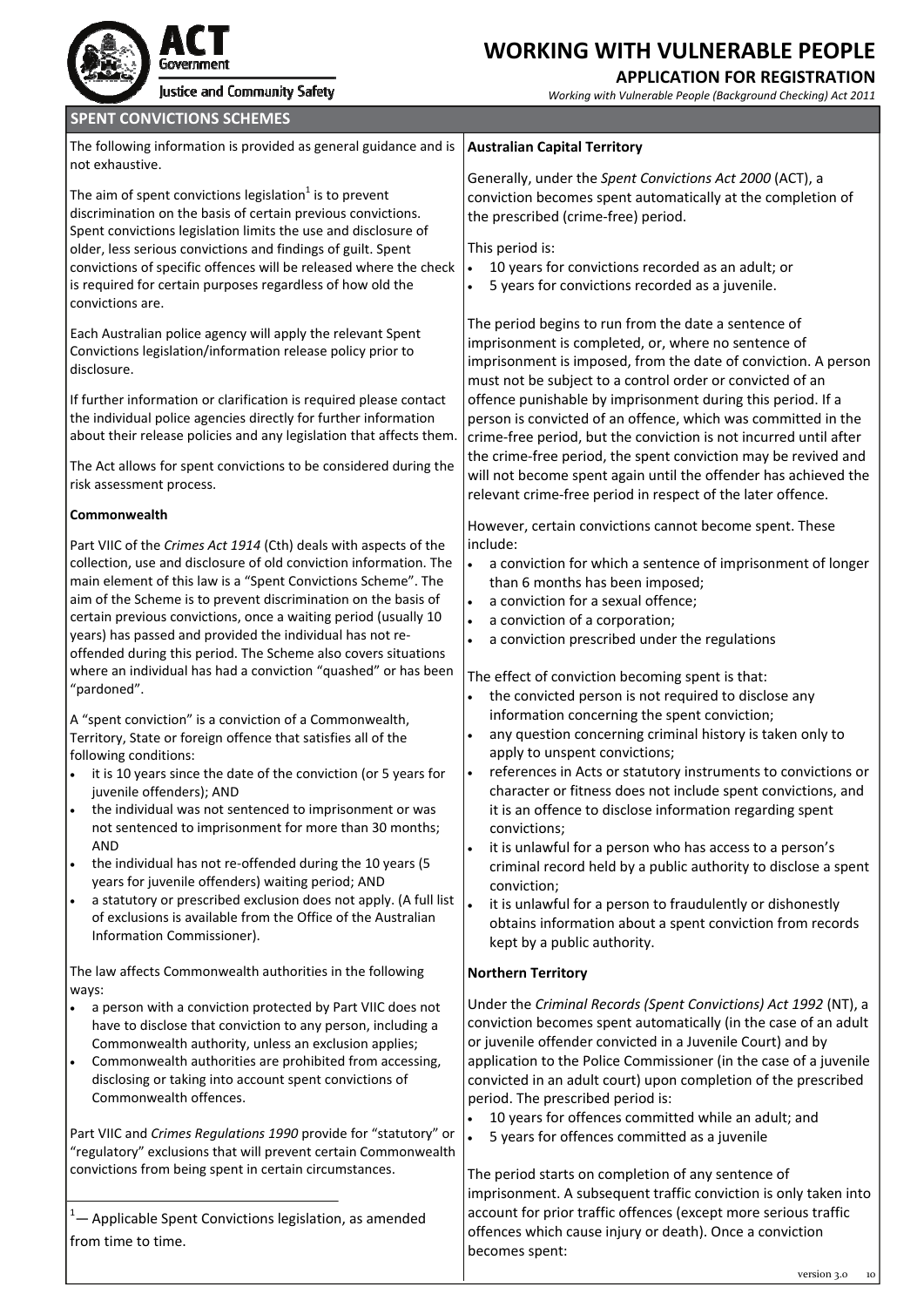

# Government

Justice and Community Safety

### **WORKING WITH VULNERABLE PEOPLE**

### **APPLICATION FOR REGISTRATION**

| <b>SPENT CONVICTIONS SCHEMES (Cont)</b>                                                                                                                                                                                                                                                                                                                                                                                                                                                                                                                                               |                                                                                                                                                                                                                                                                                                                                                                                                                                                                                                                                                                                                                                            |
|---------------------------------------------------------------------------------------------------------------------------------------------------------------------------------------------------------------------------------------------------------------------------------------------------------------------------------------------------------------------------------------------------------------------------------------------------------------------------------------------------------------------------------------------------------------------------------------|--------------------------------------------------------------------------------------------------------------------------------------------------------------------------------------------------------------------------------------------------------------------------------------------------------------------------------------------------------------------------------------------------------------------------------------------------------------------------------------------------------------------------------------------------------------------------------------------------------------------------------------------|
| <b>Northern Territory Continued</b>                                                                                                                                                                                                                                                                                                                                                                                                                                                                                                                                                   | <b>Victoria Police</b>                                                                                                                                                                                                                                                                                                                                                                                                                                                                                                                                                                                                                     |
| a person is not required to disclose the existence of the<br>conviction;<br>questions relating to convictions and a person's criminal<br>record will be taken only to apply to unspent convictions;<br>it is unlawful for another person to disclose the existence<br>of a spent conviction except as authorised by the Act;<br>spent convictions are not to be taken account in making<br>$\bullet$<br>decisions about the convicted person's character or<br>fitness.                                                                                                               | For the purposes of employment, voluntary work or<br>occupational licensing/registration, police may restrict the<br>release of a person's police record according to the Victoria<br>Police "Information Release Policy". If you have a police record<br>the "Information Release Policy" may take into account the age<br>of the police record and the purpose for which the information<br>is being released. If 10 years have elapsed since you were last<br>found guilty of an offence, police will, in most instances, advise<br>that you have no disclosable court outcomes. However, a record<br>over 10 years may be released if: |
| <b>Western Australia</b><br>Under the provisions of Section 7(1) of the Spent Convictions<br>Act 1988 (WA) only "lesser convictions" can be spent by<br>Western Australia Police, after a time period of 10 years plus<br>any term of imprisonment that may have been imposed. A<br>lesser conviction is one for which imprisonment of 12 months<br>or less, or a fine of less than \$15,000 was imposed.                                                                                                                                                                             | it includes a term of imprisonment longer than 30 months;<br>it includes a serious, violent or sexual offence and the check<br>is for the purpose of working with children, elderly people or<br>disabled people;<br>it is in the interests of crime prevention or public safety.<br>$\bullet$<br>Findings of guilt without conviction and good behaviour bonds<br>may be released. Recent charges or outstanding matters under<br>investigation that have not yet gone to court may also be                                                                                                                                               |
| All other convictions, such as "serious convictions" applicable<br>under Section 6 of the Act can only be spent by applying to<br>the District Court. At the time of sentencing, the Court may<br>make a "spent conviction order" under the Sentencing Act<br>1995 (WA) that the conviction is a spent conviction for the<br>purposes of the Spent Convictions Act 1988 (WA).<br>Queensland                                                                                                                                                                                           | released.<br><b>South Australia</b><br>Release of information on a National Police Check is governed<br>by the South Australian Spent Convictions Act 2009 (SA). It is an<br>offence to release information regarding the convictions of a<br>person if those convictions are deemed to be 'spent' under the                                                                                                                                                                                                                                                                                                                               |
| Under the Criminal Law (Rehabilitation of Offenders) Act<br>1986 (Qld) a conviction automatically becomes spent upon<br>completion of the prescribed (rehabilitation) period. This<br>period is:<br>10 years for indictable offences where the offender was<br>$\bullet$<br>an adult at the time of conviction; and<br>5 years for other (summary offences or where the                                                                                                                                                                                                               | Act.<br>A spent conviction is one that cannot be disclosed or taken into<br>consideration for any purpose. Eligible convictions become<br>spent following a 10 year conviction and proven offence-free<br>period for adults, and a 5 year conviction and proven offence-<br>free period for juveniles.                                                                                                                                                                                                                                                                                                                                     |
| offender was a juvenile).<br>Where a person is convicted of a subsequent offence (an<br>offence other than a simple or regulatory offence) during the<br>rehabilitation period, the period runs from the date of the<br>subsequent conviction.<br>Convictions where the offender is sentenced to more than 30<br>months imprisonment (whether or not that sentence is<br>suspended) are excluded from the regime.                                                                                                                                                                     | The Act defines a conviction as:<br>a formal finding of guilt by a Court;<br>a finding by a Court that an offence has been proved.<br>Certain convictions can never be spent. These include but are<br>not limited to:<br>convictions of sex offences;<br>convictions where a sentence is imposed of more than 12<br>months imprisonment for an adult, or 24 months<br>imprisonment for a juvenile.                                                                                                                                                                                                                                        |
| Once the rehabilitation period has expired, it is lawful for a<br>person to deny (including under oath) that the person has<br>been convicted of the offence, and the conviction must be<br>disregarded for occupational licensing purposes (subject to<br>certain exceptions, see below). It is unlawful for any person<br>to disclose the conviction unless:<br>the convicted person consents;<br>the Minister has granted a permit authorising disclosure<br>(where there is a legitimate and sufficient purpose for<br>disclosing);<br>the disclosure is subject to an exemption. | Schedule 1 of the Act sets out a number of exceptions to the<br>rule where spent convictions can be released. Some examples of<br>this include:<br>the care of children;<br>the care of vulnerable people (including the aged and<br>persons with a disability, illness or impairment);<br>activities associated with statutory character tests for<br>$\bullet$<br>licensing.<br>Interstate offences are released in accordance with that State or<br>Territory's spent conviction / rehabilitation legislation and<br>policy. Intelligence-type information is not released.                                                             |